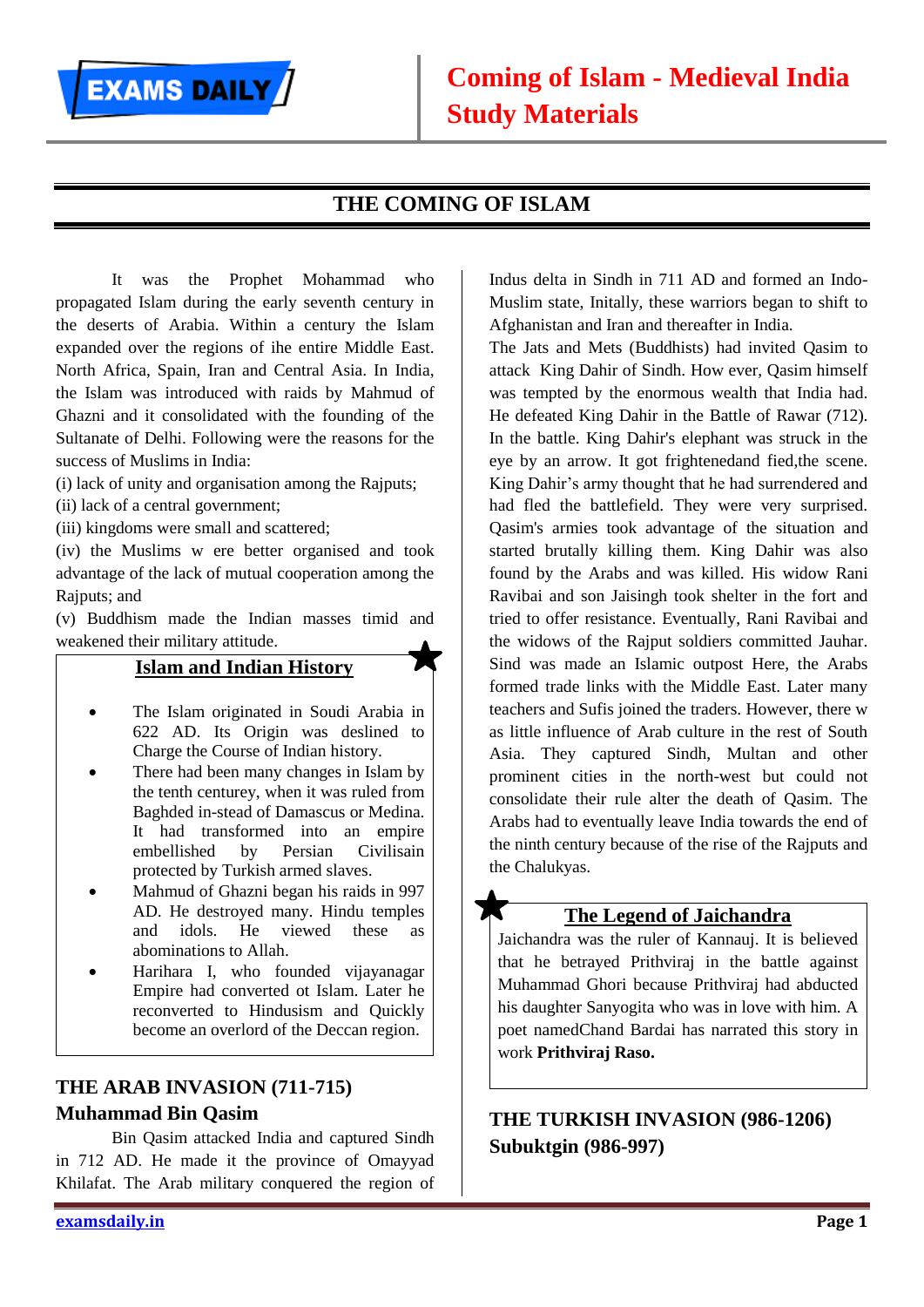

The ruler of Khurussan and Ghazni, Subuktgin, conquered India in AD 986-987. King Jai Pal got frightened on seeing his large army. He made peace with him and offered money, elephants and few forts. Later, he broke his promise and refused to hand him over what he had promised. Subuktgin defeated Jai Pal in Lamghan but soon died in 997. Mahmud of Ghazni became his successor.

#### **Sultan Mahmud of Ghazni (997-4030)**

Mahmud of Ghazni, launched 17 plundering campaigns between 1000 and 1027 into North India. He annexed Punjab as his eastern province. His 17 campaign, in India had two objectives: (i) to propagate Islam in India and Cut to loot wealth from India. According to some contemporurv Persian sources ins primary motive was to propagate Islam and that is why he was given the title of Ghazi. However the recent studies prove that he had highlighted his religious motive to impress the Caliphate at Baghdad. His real motive of conquering India was to loot the wealth hidden in the temples of India. He had an advantage over the Rajputs as his soldiers could effectively use the crossbow while galloping. His conquest of Punjab forecast ominous consequences for the rest of India. However, the Rajputs remained unprepared and did not try to change their military tactics. Their ways were rendered ineffective in the face of the swift and punitive cavalry of the Afghans and Turkis. In 1025, he plundered the most famous Hindu temple of Somnath. The temple was destroyed in 1026.

# **Slaves of Muhammad Ghori Later Made Governors**

- 1. Taj-ud-din Yalduz of Ghazni
- 2. Nasirud-din Qubachah at Uchh
- 3. Qutub-ud-din Aibak at Delhi
- 4. Bakhtiyar Khilji at Bengal

# **Muhammad Ghori (1175-1206)**

Muiz-ud-din Muhammad Ghori invaded India and laid the foundation of the Muslim dominion in India. He may be considered as the founder of Muslim rule in India. In 1179. he reached Peshawar and captured it. At the time of his invasion. Punjab was ruled by Khusrau Malik of the Ghazni dynasty. Khusrau was a powerful king and it was not easy for Muhammad to defeat him in war. So. he treacherously killed him in 1192 and captured Punjab. Then, he challenged the Rajput kingdoms, but a stubborn resistance from united Rajput kingdoms under the leadership of Prithviraj stopped his further expansion. He was defeated in 1191 in the First Battle of Tarain, a village near Thanesar in'the present-day Haryana, by Prithviraj. Ghori was humiliated and lie lied from India. But he returned with mightier army, constituting of Turkish and Afghan soldiers and challenged Prithviraj again in the same battlefield. The Second Battle of Tarain (1192) was fought arid Prithviraj was not supported adequately by other Rajput, rulers this time. It is believed that if Jayachandra had supported Prithviraj in this battle, the invaders "would have been easily defeated. Later on, Prithviraj was executed on charges of conspiracy. Muharnmad then made Gola. son of Prithviraj, a puppet king and deputed his trusted servant Qutab-ud-din Aibak id take care of the administration of the region. He went back to Central Asia, but returned to India in 1204. However, further conquests were halted by his untimely death in 1206. Aibak then went on to capture neighbouring Meerut, Aligarh and Delhi. Aibak then shifted his seat of power to Delhi.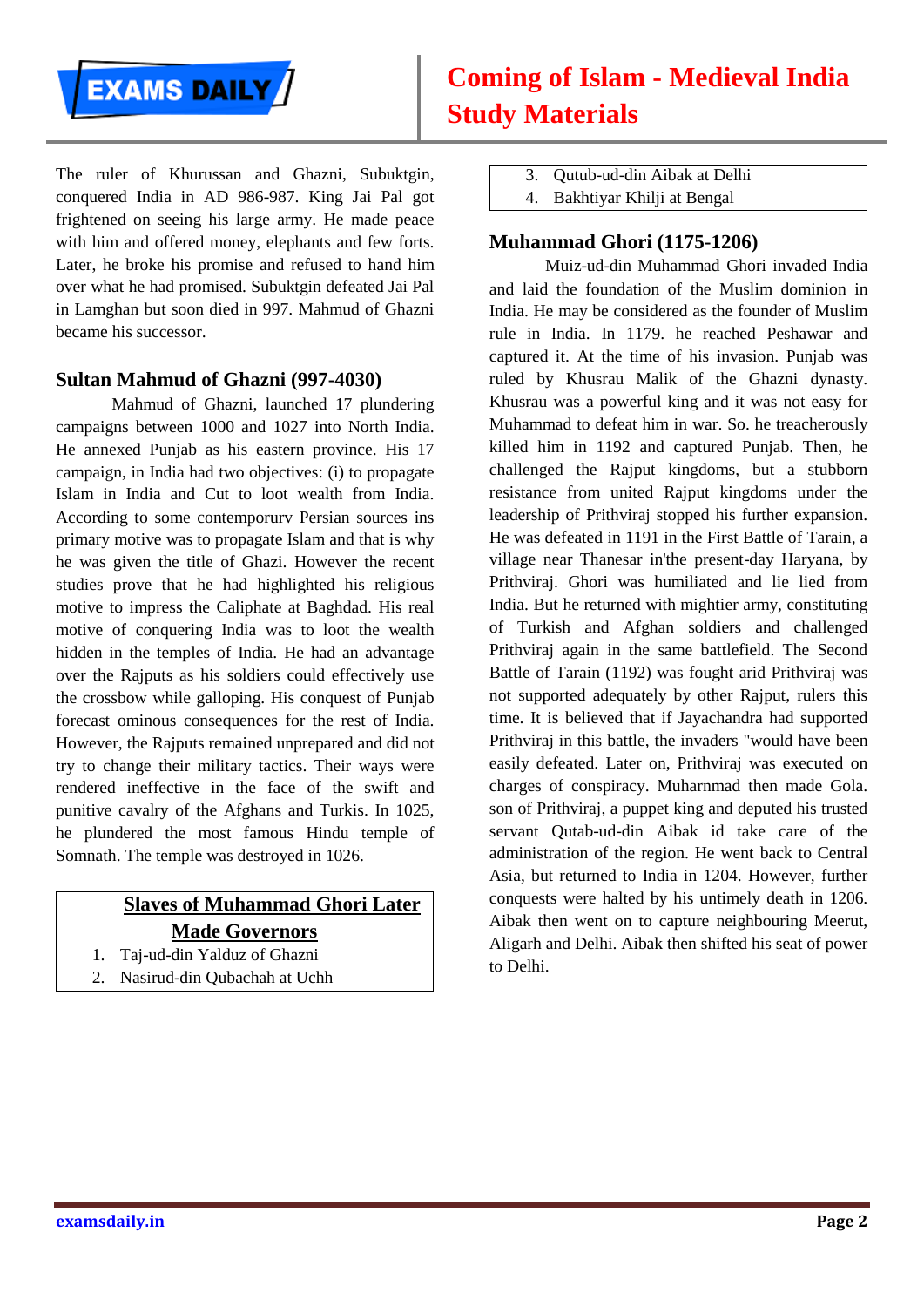



# **THE SLAVE DYNASTY (1206-1290) Qutub-ud-din Aibak (1206-1210)**

A Turkish slave by origin, Aibak was Muhammad Ghori who later made him his governor and Chori's death, Aibak became the master Hindustan and founded the Slave Dynasty in1206. He courageously dealt with the threat posed by Yalduz and Qubachah. He also Ali Marian Khan of Bengal accept his suzerainty and received annual tribute from him. He is considered a generous ruler and was popularly called Lakh Bakhsh (one who gives lakh). He was also given the title of Amir-i Akhnr. The 72.5 m (238 ft) high Qutub Minor'in Delhi was built by him to perpetuate the memory of saint Qutub-ud-din. The Qutab- ul-islam mosque was also built during the reign of Aibak. He died after a fall from his horse while playing Chaugan. He was succeeded by his son Aram Baksh (1210-1211),

# **Early Muslim Dynasties**

Arab peneiratlon affected Afghanistan probably more decisively than any previous foreign influences Centuries passed, however, before. Islam became the dominant religion, Arab political control was superseded meanwhile by Iranian and Turkish rules. Complete Turkish ascendancy in the area was established late in the tenth century and early in the eleventh century by the Muslim sultan, Mahmud of Ghazni. Islamic culture subsequently achieved brilliant heights under the Afghan or Iranian Ghuri dynasty (1148-1215). The Ghurids gradually extended their rule Into northern India, but were overwhelmed by the hordes of the Mongol conqueror Genghis Khan, who came down from the north about 1220. Most of the country remained, under Mongol control until the close of the fourteenth century , when another Mongol invader, Tamerlane seized northern Afghanistan. Among Tamerlane's most prominent successors was Babul, founder of the Mughal dynastly conquered Kabul about 1504

# **Shams-ud-din Iltutmish (1211-1236)**

He was a slave and son-in-law of Qutub-uddin Aibak and occupied the throne of Delhi in 1211 after deposing Aram Baksh. He was a very capable ruler and is regarded as the founder of the Delhi Sultanate because during his long reign; he consolidated all Turkish conquests, reasserted his supremacy in the entire north and extinguished rebellions by reorganising his army. In 1227, Genghis Khan, carried out a Mongol invasion on Indian territories. Jallal-ud-din, the Ghazni king, asked Iltutmish to help. But Iltutmish remained neutral as he was afraid that the Mongols would attack his kingdom too. His denial to help the enemy of the Mongols was appreciated by Genghis Khan. Thus,'he saved the slave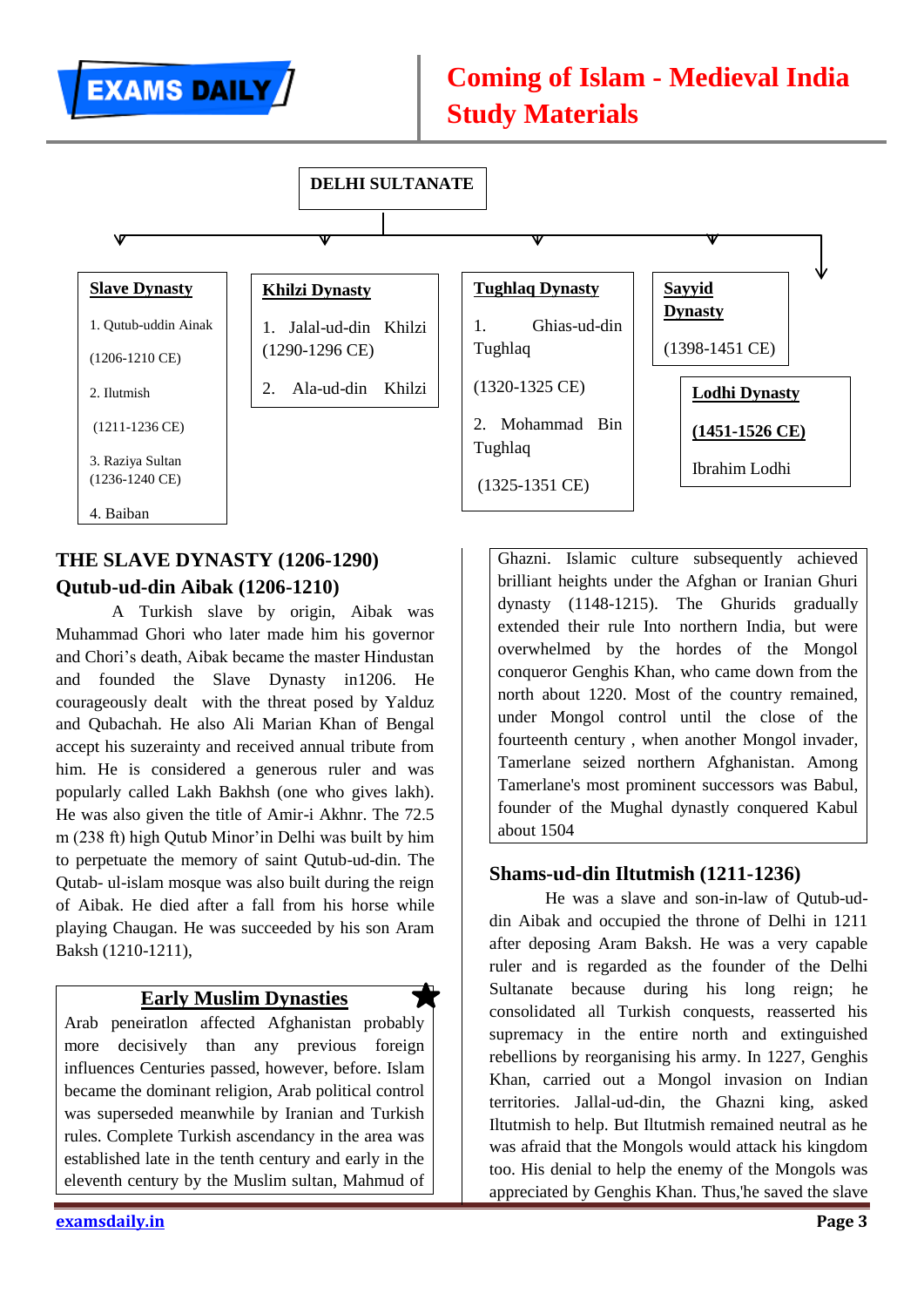

dynasty from any threat of invasioir. Later, Iltutmish captured Bengal and Ranthambor a no many other Hindu states. He introduced the silver coin (tanka) and the copper coin (jital). Iltutmish described himself on the coins as the 'Lieutenant of the Caliph'. He also completed the construction of Qutub Minar. which was started by Qutub-ud-din Aibak.

#### **Rukn-ud-din (1236)**

He was the son of Iltutmish and was crowned by his mother, Shah Tukran, after the death of Iltutmish. He was deposed by Razia. daughter of Iltutmish, wlicn he was out of capital to curb a rebellion in Avadh against him.

#### **Razia Sultana (1236-1239)**

She was the daughter of Iltutmish. She was the first and only Muslim woman who ever ruled India. She succeeded her father rn 1236 after a strong opposition by Nizam-ul –Mulk Junaidi and was a very brave and strong ruler. Her rule marked the beginning of a struggle for power between the monarchy and Turkish chiefs called Turkani-Chahalgani (the forty). She fell in love with Jamal-ud-din Yakut whom, she married. She was killed by her own brother Muiz-uddin Bahram when she tried to recapture the throne of Delhi from him.

# **Slaves Made Sultans**

The concepr of equality in Islam and Muslimtraditions reached its climax in the history of South Asia ehwn slaves were raised to the status of sultans. The Slave Dynasty ruled the sub-continent, for about 84 years. Qutub-ud-din Aibak, Shams-uddin Iltutmush and Ghiyas uddin Balban, the three great sultan of the era were themselves sold and purchased during the early lives.The Slave Dynasty was the first Muslim Dynasty that ruled India Muhammad Ghori had no son, so he raised thousands of slaves like his sons. Ghori had the habir or buying every talented he came across. He would then train them in the way royal children were trained. During Ghori's regime, slaves occupied all key positions in the government mchinery. Three favourite slaves of the Sultan were

Qutub-ud-din Aibak. Tai-ud-din Ildiz and Nasir ud din Qubachah. He appointed them governor Delhi. Ghazni and Lahore, respectively. Ghori never nominated his successor but it was obvious that the successor was to be one of slaves. When Ghori died in 1206, the amir selected Aibak as the new Sultan. Aibak first shifted his ccpitol from Ghazn, To Lahore and then from Lahore ro Delhi. Thus, he was the first Muslim ruler who ruled South Asia and had his headquarters in the region as well.

# **Bahram Shah (1240-1242)**

After azia, lltutmish's third son Bahram Shah was put on throne by the powerful Turkish Council, Chalisa (or the family of forty). He was considered only as the debure ruler, while the naib-e-mamlakat (head of Chalisa) was the de facto ruler. Bahram Shah lost his life after a failed attempt to assert his authority once on the throne.

#### **Masud Shah (1242-1246)**

Masud Shah was son of Rukn-ud-din but was desposedl after Balban and Nasir-ud-din Muhammad's mother, Malika-e-Jahan, conspired against him and established Nasir-ud-din Muhammad as the new sultan.

#### **Nasir-ud-din Muhammad (1246-1266)**

Nasir-ud-din was the son of Iltutmish, and was known as the darvesh king as he was very pious and noble. He ruled for 20 years and died in 1266.

#### **Ghiyas-ud-din Balban (1266-1287)**

Ghiyas-ud-din Balban was brought to Delhi as a slave if 1232. He rose through the ranks and was made minister it 1246, During his ministership he impressed the throne bysubdueing a rebellion by the Oudh governor, Kutlug Khan, ill 1255. After the death of King Nasir-ud-din, in 1266, Balban was made king. He dissolved the Chalisa (the famous forty) and established peace in and around Delhi, instead of expanding the Sultanate. He established the Diwan-iarz (the Royal Military Department) to reorganise his anny, introduced rigorous court discipline and new customs to prove his superiority to Turkish nobles. He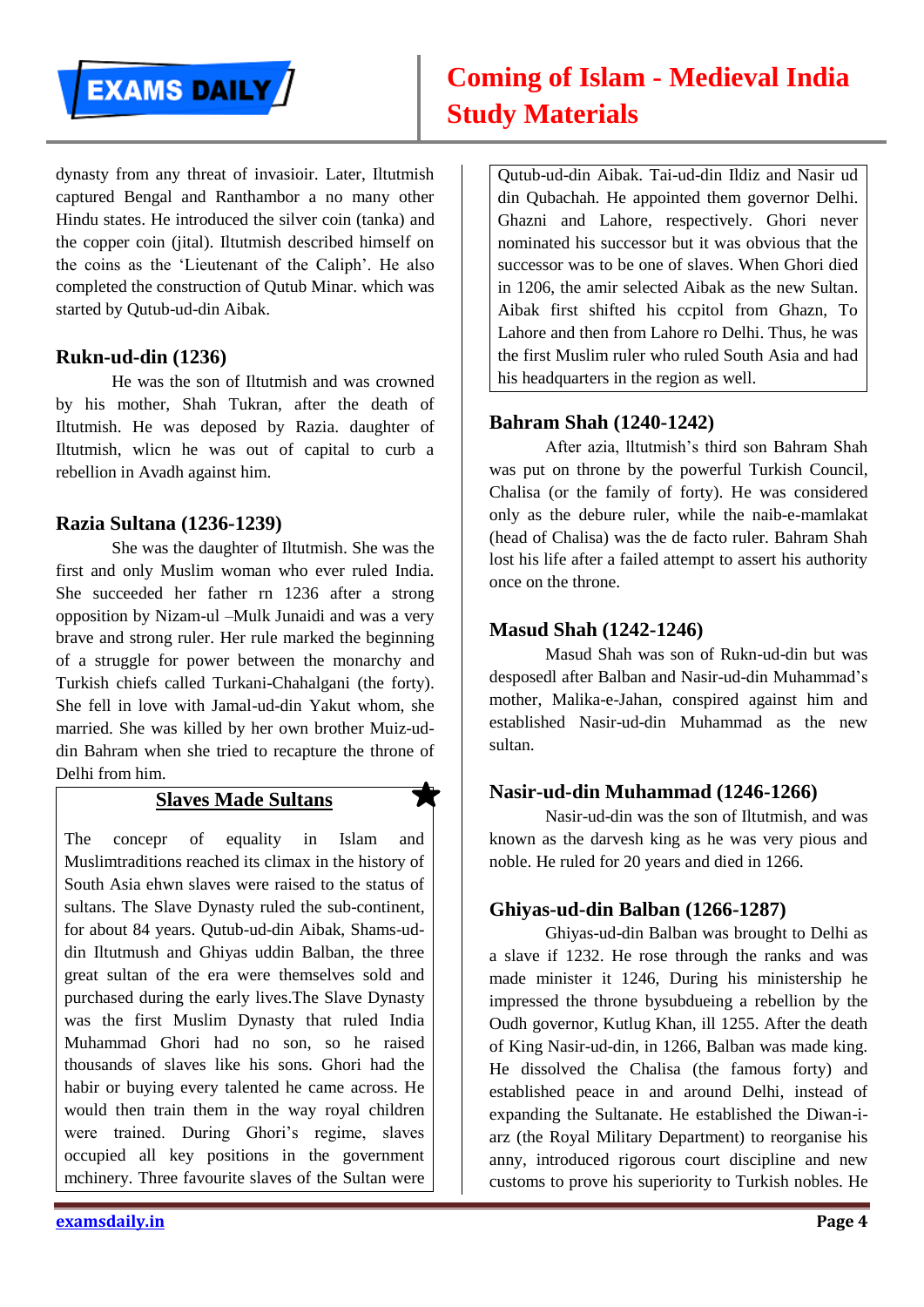

started a well- organised espionage system in his kingdom to administer efficiently. However, in his last days he overlooked Sultanate affairs because of the death of his eldest and most loving son, Muhammad, and rebellion by his closest and most loved slave, Tughril. Muhammad died fighting the Mongolian ruler Ulga Khan (grandson of Genghis Khan) in 1285 and Tughril was captured and beheaded.

# **Balban's Theory of Kingship**

Balban has been hailed as perhaps the only Sultan Delhi who is sported to have discussed at length his views about kingship according to Fatawa-jahandari of Ziauddin Barani. Balban constantly sought to increase prestige and power of the monarchy because he was convinced that it was the only way to face the internal and external dangers challening him. He consciously sought to distance the sovereign behind a screer of increased pomp and ceremony, employed a network of spies, and informers to monitor the activities of the nobles. This stickler for etiquette would not even allow his private attendants see him without his jacket.

#### **Kaiqubad (1287-1290)**

Balban's grandson was, established on the throne by Fakr-ud-din, the kotwal of Delhi who assumed high political authority during the last days of Balban. But Kaiqubad was killed by the Khilji family, which saw the end of the slave or Ilbari dynasty and the beginning of the Khilji Dynasty at the Delhi throne.It is assumed that during the 84 years of the Slave Dynasty rule there was no stable government. Many of the kings of this dynasty, despite ruling a wealthy and powerful region, remained slaves by temperament.

#### **The Khilji Dynasty (1290-1320)**

The Khilji dynasty was named after a small village in Afghanistan. Some historians feel that they were Afghans, but Bharani and Wolse Haig have mentioned in their accounts that the rulers from this dynasty who came to India had temporarily settled in Afghanistan, but were originally Turks.

#### **Jalal-ud-din Firoz Khilji (1290-1296)**

He was the founder of the Khilji Dynasty. He was brought to Delhi as a slave to Sultan Kaiqubad. He desposed the Sultan in 1200 and captured the throne. The Khilji's remained in power for 30 years. He brought all the Rajput kingdoms under his sway and also snubbed the Chajju Rebellion, inspired by Khishlu Khan (a maternal uncle of Balban who aspired for the throne). He is also credited to he the first ruler to expel the Mongol aggressors. His army inflicted heavy defeat to the Mongol ruler. Abdullah, in 1290. During his reign, his nephew, Ala-ud-din Khilji, won great victories against the Malwas and Bifida town. Later, his army defeated Ramchander Deva and captured the abundant treasures of Devnagri in die south in 1306- 1307, He was the first ruler of Delhi Sultanate to clearly put forward the view that the state should be based on the willing support of the governed, and as a large majority of people arc Hindus, the state in India could not be truly an Islamic state.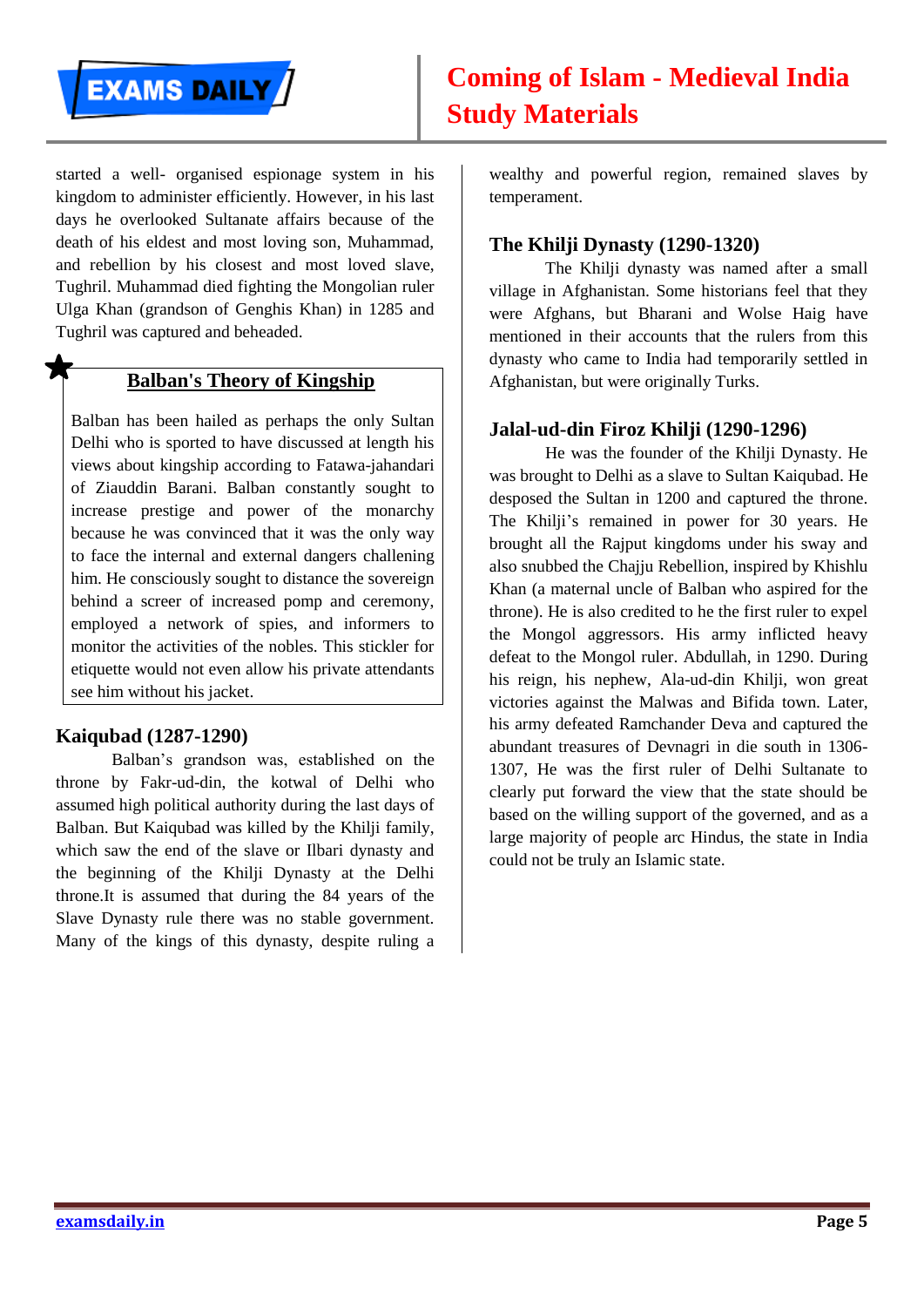





# **Market Reform of Ala-ud-din Khilji**

Alaud-din Khilji was the first medieval ruler who looked at the problem of price control in a systemaitc manner. He instituted market reforms because after the Mongol siege of Delhi, he wanted to build a large army, but all his treasures would Have soon been exhausted if he had to pay them their normal saleres. Ala-ud-din set up three markets at Delhi, the first for foodgrains, the second for cloths of all kinds, sugar, ghee, dry fruits etc., and the third for horses, slaves and cattle. Delated reguations were framed for the control and administration or all these markets.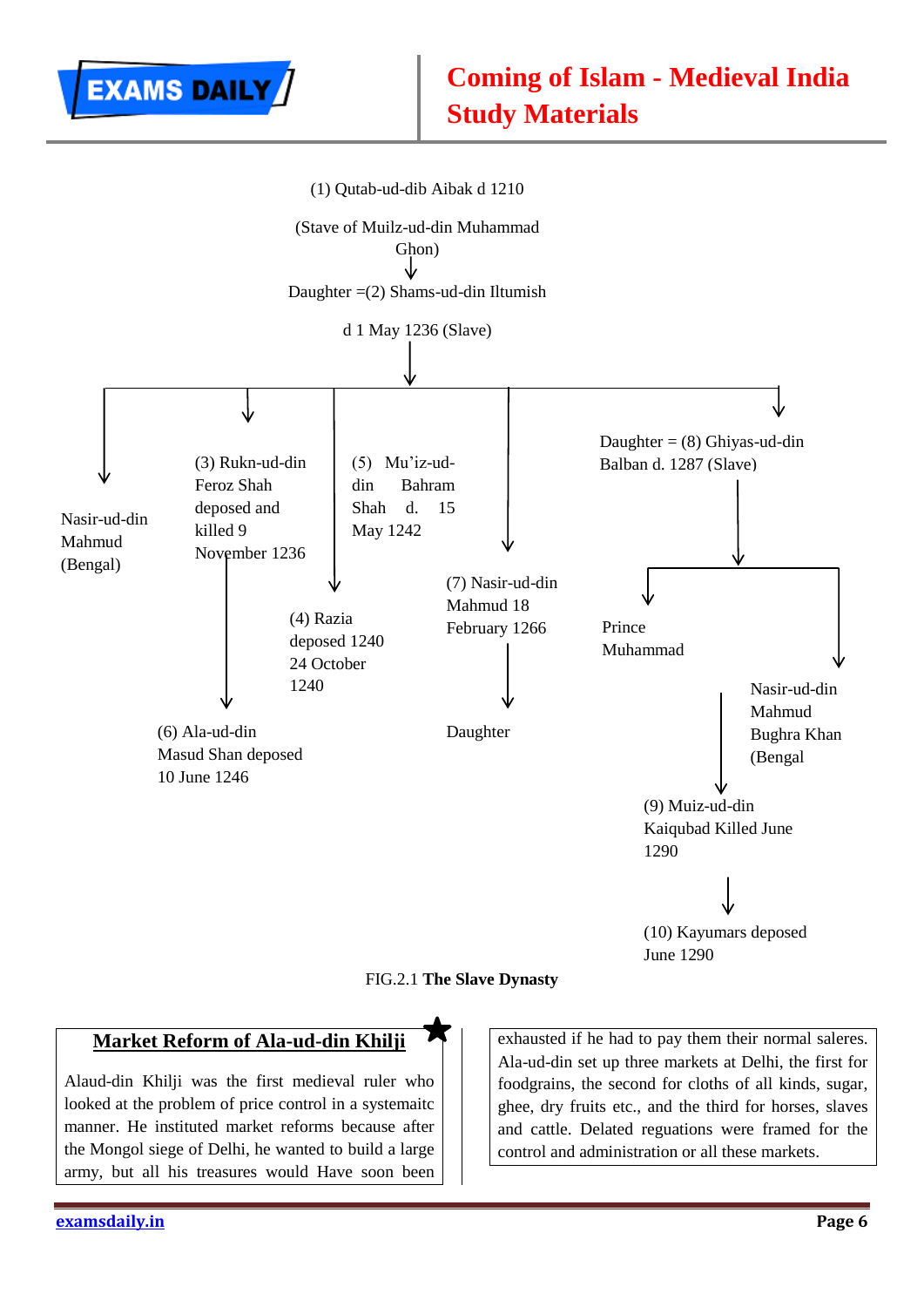### **Ala-ud-din Khilji (1296-1316)**

Ala-ud-din was a nephew of Sultan Jalal-uddin, whom he killed and succeeded to the throne in 1296. He invaded Devangiri and conquered Warangal and Mysore, the Hindu kingdoms of the south. He was an able administrator and known for the rapid expansion of Khilji domination. Ala-ud-din was very severe with Hindus. He set up an efficient espionage system and also introduced various price control measures. Though he was illiterate, he was a patron of art and learning. Amir Khusrau, the poet-musician was his favourite court poet. Ala-ud-din Khilji built the **Siri**  and **Arai Minars** near the Qutub Minor in Delhi.

**Rani Padmini** was the queen of Rana Bhim Singh of Mewar. Ala-ud-din Khilji, attracted by her beauty, invaded Chittoor in 1303 to capture the queen. Though he captured Chittoor, the queen committed Jauhar along with other Rajput women.



**MAP 2. 1. The Khilji Kingdom**

#### **Coming to power of Khiljis**

The founder of the Khilji Dynasty in South Asia, Malik Firuz, was originally the Arizi-Mumalik appointed by Kaiqubad during the days of decline of the Slave Dynasty. He took advantage of the political vacuum that was creoted because of the incompetence of Balban's successors. To occupy the throne, he only had to remove the infant Sultan Kaimurs. On 13 June 1290, Malik Firuz ascended the throne of Delhi as jalal-ud-din Firuz Shah, Khiljis were basically Central Asians who had lived in Afghanistan for so long that they had become different from the Turks in terms of customs end manners. Thus the coming of Khiljis to power was more than a dynas'c charge. As the majority of the Muslim population of Delhi was Turk, the arrival of a Khilji ruler was not much welcomed. Yet Jalai-uddin managed to win the hearts of the people through his mildness and generosity. He retained most of the officer's holding key positions in the Slave Dynasty. His own nephew and son-in-law, Ala-ud-din Khilji, killed Jalal-ud-din and took over as the new ruler. Ala-ud-din's reign was marked by innovative administrative and revenue reforms market control regulations and a whirlwind period of coquests. It was considered as the golden period of the Khilji rule

# **Malik Kafur (1315)**

In 1315 after the death of Ala-ud-din. Kafur, a regent in Ala-ud-din court seized the throne. Before Kafur died, he nominated Shiab-ud-din (Ala-ud-din's 6-year-old prince) as king and imprisoned the eldest prince Mubarak Khan. Malik Kafur was killed by the loyalists of the royal family of Ala-ud-din Though Kafur himself was an illiterate, he encourage and rewarded the great poets of the Khilji era, Amir Khusrau and Amir Hassan.

# **Mubarak Khan (1316-1320)**

After the death of Kafur (1316), Mubarak Khan was freed from prison and was appointed as regent for Shihab-ud-din. He captured the throne at the first opportunity he got, but could rule only for 4 years as he sank into debauchery and could not give up his dissipated lifestyle. He awarded his lover Hassan authority over the array and palace guards, and the latter soon obtained full control over the Sultan's palace. Hassan was given the title Khusrau Khan by the Sultan, and within months Khusrau killed Mubarak Khan and assumed the title of Nasir-ud-din in the mid-1320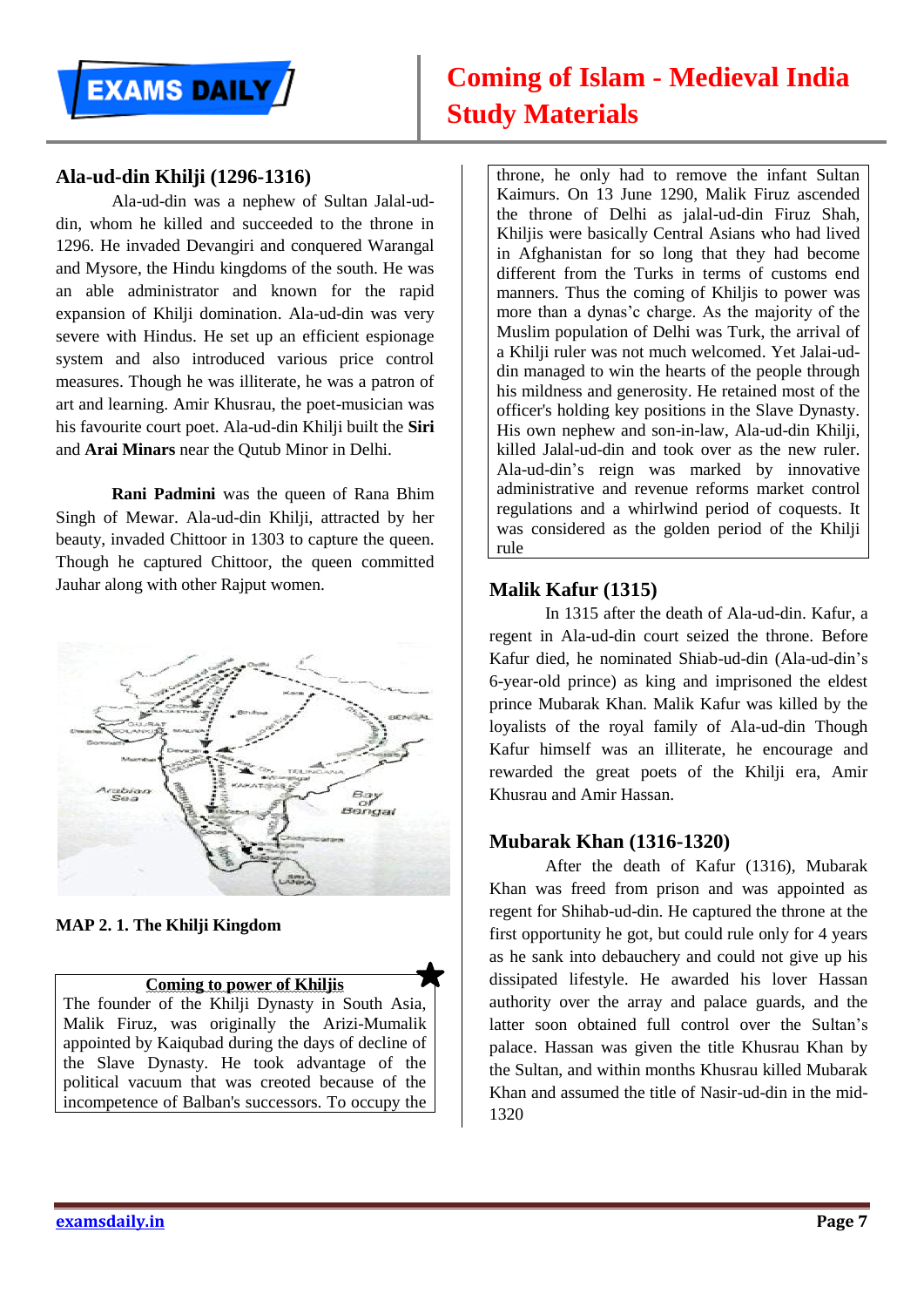

# **Coming of Islam - Medieval India Study Materials**



**Fig 2.2 The Khiji Dynasty**

#### **KHUSRAU KHAN (1320)**

Khusrau Khan was killed by Ghazi Khan, governor of Dipalpur, when he tried to oppose a rebellion by Ghazi Malik and his son Fakhr-ud-din Jaima. This marked the end of the Khilji dynasty and the rise of Tughlaq dynasty at the throne of Delhi.

# **Chalgan**

The most important institution that developed under the Slave Dynasty was the instition of Chalgan (Chalisa) or the Forty Chalgan were a corps of highly placed and powerful officers, whom iltutmish had organised as his personal supporters. They were like the cabinet for the Sultan. How ever, during the days of civil war between the successors of iltutmish, the Chalgan started looking for personal gains and played one prince against the other. During this era they became very strong. Each one of them stared considering himself as the deputy of the Sultan. When Balban assumed charge as Sultan, he murdered some of them while others were banished from the kingdom. There is no doubt that by crushing their power, Balban strengthened his rule, but actually he destroyed the real power of the slave dynasty.

# **THE TUGHLAQ DYNASTY (1320-1414)**

The brief reigns of the later Khilji rulers resulted in political chaos in Delhi. The strong and imposing personality of Ghiyas-ud-din Tughlaq (1320- 1325), combined With his skilful conciliation of rivals and usual generosity towards supporters, made him the most worthy successor to the throne of Delhi.

# **Ghiyas-ud-din Tughlaq (1320-1325)**

Khusrau Khan, the last king of the Khilji dynasty, was killed by Ghazi Khan, who ascended the throne assuming the title of Ghiyas-ud-din Tughlaq. He died in an accident and his son Ulugh Khan, who took the title of Muhammad- bin-Tughlaq, succeeded him.

#### **Muhammad- bin-Tughlaq (1325-1351)**

Prince Jauna, son of Ghiyas-ud-din Tughlaq ascended the throne in 1325. During his reign, the capital was shifted from Delhi to Devangiri in thesouth, in 1327, and renamed Daulatabad; later he shifted it back to Delhi. Muhammad-bin-Tughlaq introduced taken coins of brass and copper, which had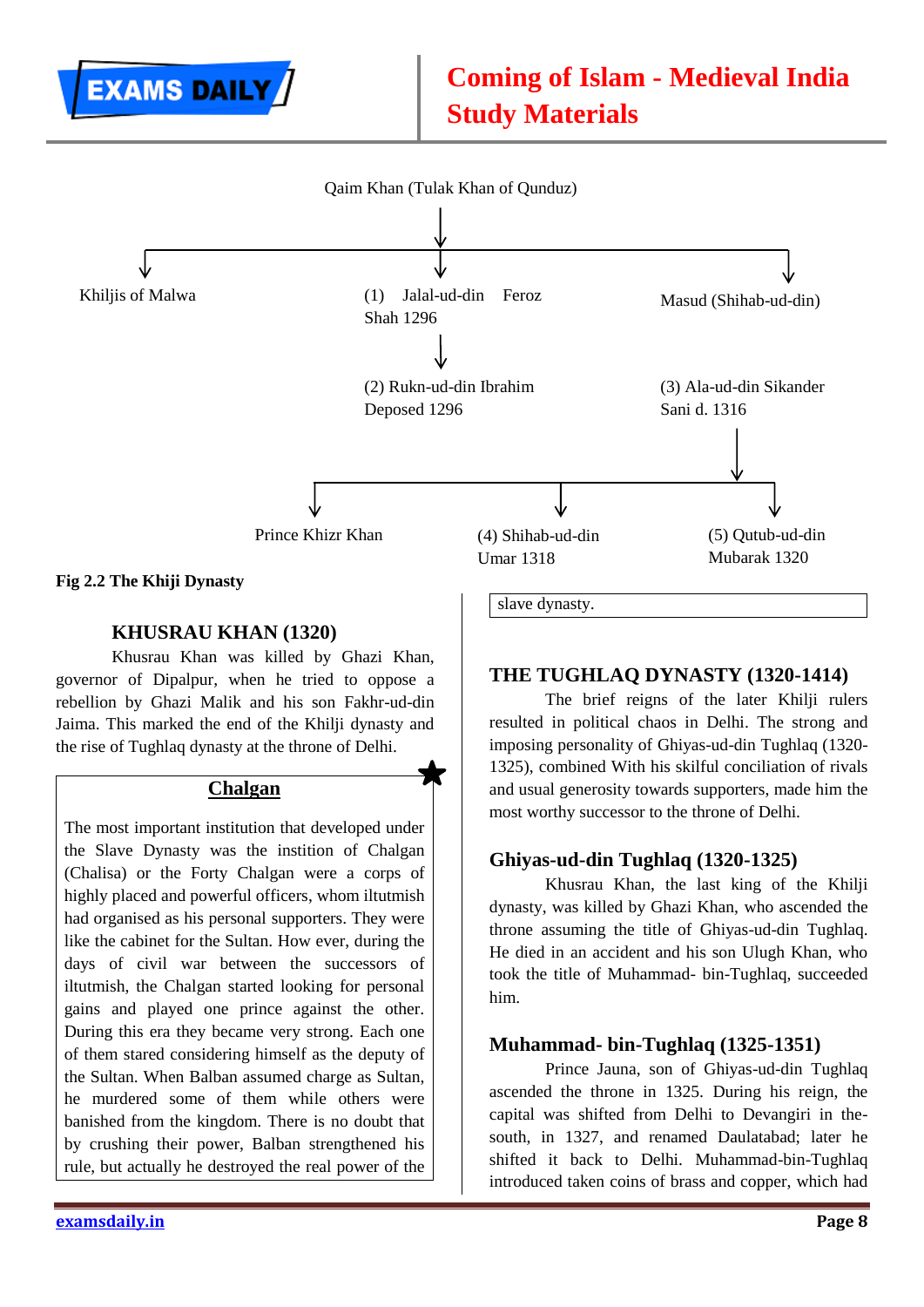

the same value as silver coins. His reign can be divided into two distinct phases: (1) From 1325 to 1335 (first 10 years), a period of peace and prosperity during

which he introduced some important administrative innovations—also called the 'era of innovations'; and (2) from 1335 to 1351 (last 15 years), a period that

witnessed a series of revolts and the ultimate disintegration of the Tughlag Empire. The five most important administrative innovations carried out by Muhammad during the first phase were: (i) enhancement of taxation in Doab: (ii) shifting of capttal from Delhi to Devangiri in 1327: (iii) issuing of taken currency during 1329-1330: (iv) the Khurasan expedition; and (v) the Qrachal expedition. During the second phase the significant revolts that erupted were: Revolt of Malabar (1335); Revolt in Bengal (1336-1337); Revolt in Oudh (1340-1341); and Revolt in Sind (1342). He also carried out the Deccan Policies of nominal suzerainty and direct annexation, but both failed and left him physically exhausted, politically dissipated and financially ruined.

#### **End of Khiljis and Rise ofTughlaqs**

Alter the death of Malik Rafur, Qutub-ud-din Mubarak Shah, another son at Ala-ud-din, removed his younger brother Umar from the throne and became the Sultan in 1316. During his rule the powerwas actually in the hands of a lowborn Hindu slave, who was given the title of Khusrau Khan by Mubarik. Himself. Khusrau, with the help of some of his friends, killed Mubarik and declared himself the Sultan. With this the rule of the Khilji dynasty came to an end. During his rule, Khusrau replaced Muslim officers with Hindu officers In all key positions pf thp country. The Hindu officers made the kingdom weak and the neighbouring Hindu states started attacking pockets of the empire. This situation was very difficult for the Muslims and they turned to a Tughluq noble, popularly known as, Ghazi Malik. He defeated and killed Khusrau. He wanted to give power back to the Khilji dynasty, but could not find any survivor amongst the decendants of Ala-ud-dim. In this situation, the nobles asked him to become Sultan. He ascended the throne an 8 September 1320, and assumed the title of Ghiyas-ud-din Tughluq Shah, thus becoming the founder of the Tughiua dynasty. The Tughluqs belonged to the Qarauna Turk tribe



#### **FIG 2.3 The Tughlaq Dynasty**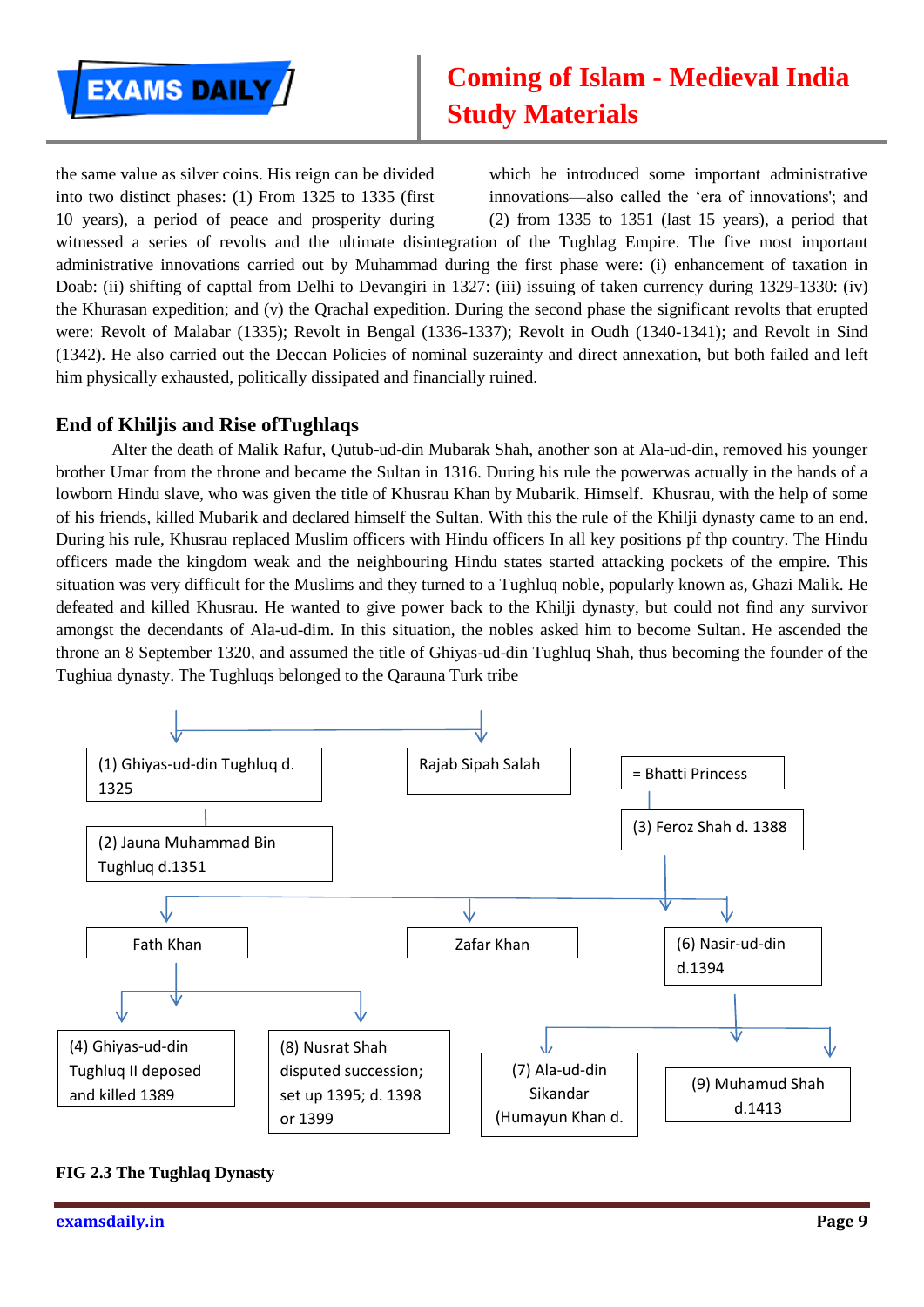#### **Nasir-ud-din Tughlaq (1388-1414)**

The Tughlaq dynasty could not survive much after Firoz Shah's death. The Malwa, Gujarat and Sharqi kingdoms broke away from the Sultanate. During Timur's invasion Punjab, Jammu, Delhi. Haridwar and Nagarkot also fell without much opposition, marking the end of the Tughlaq dynasty.

**Ibn Batuta** was an African traveller, who visited India in 1333 during the reign of the Tughlaqs, He was appointed as Chief Qazi of Delhi by the Sultan and subsequently as his ambassador to China in 1342.

**Timur,** a Turk-Mangol, invaded India in 1398 during the reign of Nasir-ud-din Tughlaq. His army mercilessly ransacked and plundered Delhi. Timur returned to Central Asia,leaving a nominee rule Punjab, thus, ending the Tughlaq dynasty.

#### **The Advent of Sayyids**

Khizr Khan, the founder of the Sayyta dynasty, claimed to be a descendant of the Prophet of Islam, Hazrai Muhammad. Khizr collabrated With Timur during his invasion on India. As a reward, on is departure from the area, Timur mode Khizr the governor of Lahore, Multan, and Dipaipur. When Mahmud Shah the last of the, Tughlaq rulers, died in 1412, Daullat Khan Lodhi and Khizar both attempted to occupy the throne of Delhi. In 1414, Khizr won the battle and established the rule of his dynasty in Delhi. Although Khizr Khan was completely sovereign. He preferred to rule in the name of Timur, and then in the name of Timur's successor, Shah Rukh.

# **THE SAYYID DYNASTY (1414-1450) Khizr Khan (1414-1421)**

Timur's nominee, Khizr Khan, captured Delhi and was proclaimed the new sultan and the first ruler of the Sayyid dynasty. The dynasty ruled over Delhi and its surrounding , districts for about 37 years.

#### **Mubarak Shah (1421-1434)**

Mubarak Shah succeeded Khizt at the throne after successful expeditions against the Mewatis. Katihars and in the Gangetic Doab area. He was killed by the nobles in his own court.

#### **Muhammad Shah (1434-1443)**

The nobles who deposed Mubarak Shah put Muhammad Shah on the throne, but he could not survive the infighting among the nobles in the court. He was authorised to rule meagre area of around 30 miles andtherest of the Sultanaic was ruled by the nobles who were never at agreement on any political or social issue. This period marked the firsi signs of the fall of the Sayyid dynasty.

#### **Alam Shah (1443-1451)**

The last Sayvid king descended in favour of Bahlul Lodhi and himself retired. Thus began the Lodhi dynasty, which confined, itself to Delhi and a few surrounding areas.

| Year | <b>Regime of</b> | <b>Events</b>     |
|------|------------------|-------------------|
|      | <b>Sultan</b>    |                   |
|      | Iltumish         | Genghis Khan      |
| 1221 |                  | came up 10 ihe    |
|      |                  | banks of river    |
|      |                  | Indus             |
| 1279 | Balban           | Prince            |
|      |                  | Muhanmiad of      |
|      |                  | Multan, Bughra    |
|      |                  | Khan<br>from      |
|      |                  | Samana and        |
|      |                  | Malik Mubarak     |
|      |                  | of Delhi came     |
|      |                  | together<br>to    |
|      |                  | defeat<br>the     |
|      |                  | Mongols           |
| 1285 | Balban           | Timur<br>Lane     |
|      |                  | invaded<br>India. |
|      |                  | Prince            |
|      |                  | Muhammad was      |

#### **TABLE 2.1 Invasion by Mongolian Emperors during the Delhi Sultanate**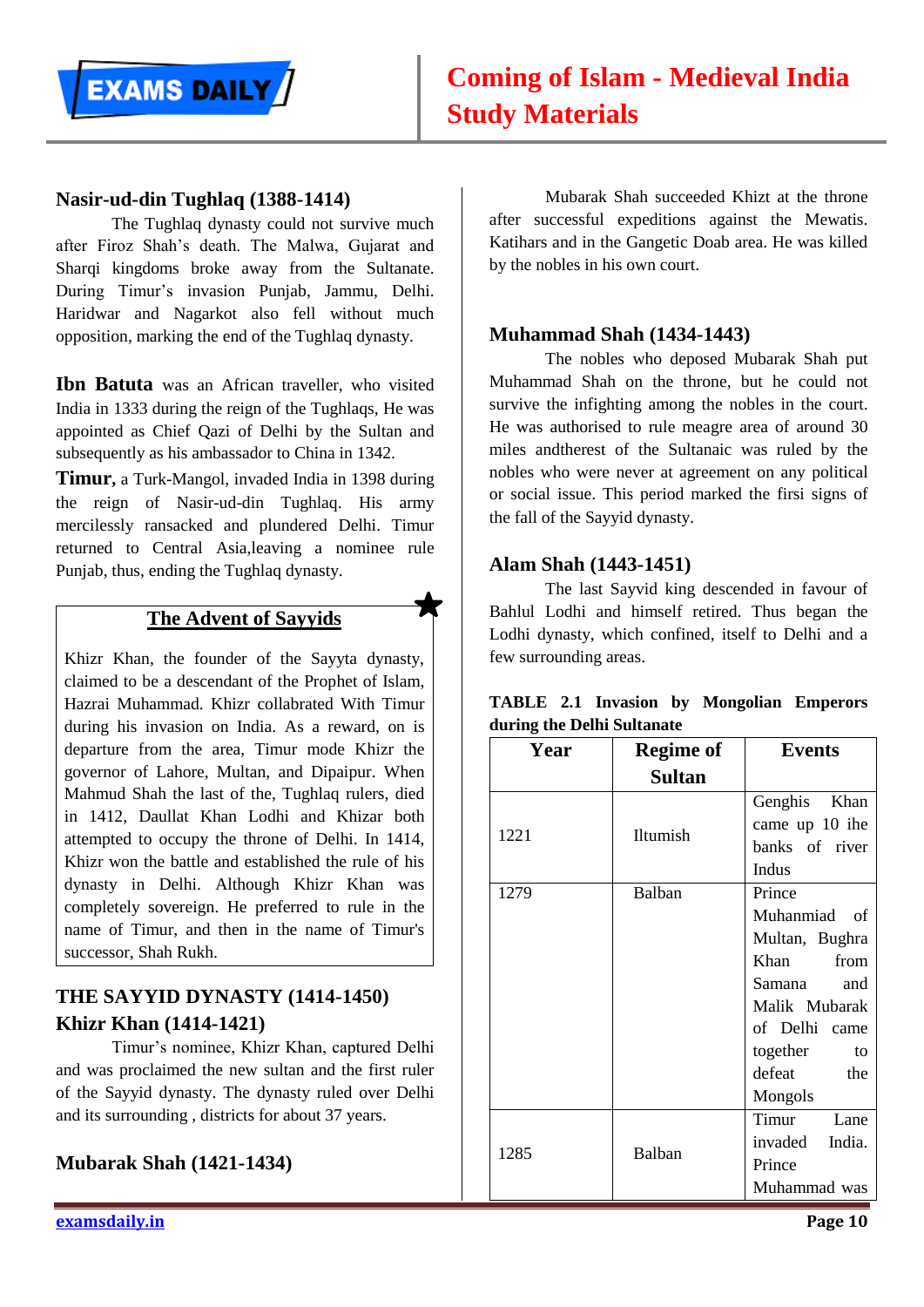

# **Coming of Islam - Medieval India Study Materials**

|           |              | killed<br>in<br>the |  |
|-----------|--------------|---------------------|--|
|           |              | battle, and was     |  |
|           |              | decorated<br>with   |  |
|           |              | the<br>Khan-i-      |  |
|           |              | Shahid title        |  |
|           |              |                     |  |
|           |              | Abdullah came       |  |
|           |              | to the northern     |  |
|           |              | part of India.      |  |
|           |              | About<br>4000       |  |
| 1292      | JuIal-Ud-din | Mongols<br>were     |  |
|           | Khilji       | converted<br>to     |  |
|           |              | Islam<br>and        |  |
|           |              | became<br>the       |  |
|           |              | 'New<br>famous      |  |
|           |              | Mussulman'          |  |
|           |              | Zafar<br>Khan       |  |
|           |              | defeated<br>the     |  |
|           |              | Mongols<br>at       |  |
| 1296-1299 |              | Jalandhar<br>and    |  |
|           |              | Soldi,<br>thetr     |  |
|           | Ala-ud-din   | leader,<br>was      |  |
|           | Khilji       | taken prison        |  |
| 1299      | Qutlugh      | Zafar Khan was      |  |
|           | Khwaja       | killed in battle    |  |
| 1304      | Ala-ud-      | Alt<br>Beg<br>and   |  |
|           | dinKhilji    | Khwaja<br>Tash      |  |
|           |              | were defeated       |  |
| 1329      | Muhammad-    | Tazmashirin         |  |
|           | bin-Tughlaq  | Khan was<br>able    |  |
|           |              | reach<br>to<br>near |  |
|           |              | Delhi<br>but was    |  |
|           |              | defeated by         |  |
|           |              | Muhammad-           |  |
|           |              | hin-Tughlaq         |  |

# **The Arrival of Lodhis**

The Lodhi dynasty was the first and last Afghan dynasty to rule in South Asia, with the exception of Sher Shah Suri, the only other Afghan who ruled this region. The Lodhi elders served inthe court of Firuz Shah and Khizr Khan and held positions of responsibility. Buhlul Lodhi, the founder of the dynasty, was the governor of Sirhind, When the Sayyids became weak, no first occupied the province of Punjab and later captured tha throne of Delhi. His coronation was held on 19 April 1451. Ho rook the title of Sultan Abul Muzzaffar Buhlul Shah Ghazi.

# **THE LODHI DYNASTY (1451-1526) Bahlul Lodhi (1451-1488)**

Bahlul Lodhi was an Afghan who established himself in Punjab after the invasion of Timur. He founded the Lodhi dynasty.

# **Sikander Lodhi (1489-1517)**

Sikander Lodhi was the son of Bahlul Lodhi. He Bihar and western Bengal and transferred his capital, Delhi to Agra.

# **Ibrahim Lodhi (1517-1526)**

He was the last king of the Lodhi dynasty and the last sultan of Delhi. He was the son of Sikander Lodhi. His uncle Alain Khan, who was, a pretender to the throne, invited Babur to invade India. The First Battle of Panipat was fought on 21 April 1526 between Ibrahim Lodhi, the Sultan of Delhi, and Zahir-ud-din Muhammad Babur, the ruler of Kabul. Babur defeated Lodhi and established the Mughal dynasty.

# **MEDIEVAL PERIOD AND ADMINISTRATION**

The political life in India during period eighth to twelfth Century is especially dominated by the presence of large number of states. The Bigger states tried to maintain their influence in North as well as in South India. In this struggle, the main parties were the Pratiharas, the Rashtrakutas and the Palas in the north. The most influential kingdom in the South which emerged during this period was that of cholas. The chola power created the political unification of the large parts of the country.

The establishment of the Sultanate started a new phase in the history of Medieval India. It marked to the unification of northern India and parts of the Deccan for almost a century leading to the emergence of a number of kingdoms in different parts of the country. Some of these like Bahmani and Vijaynagara kingdom became very powerful. There were important changes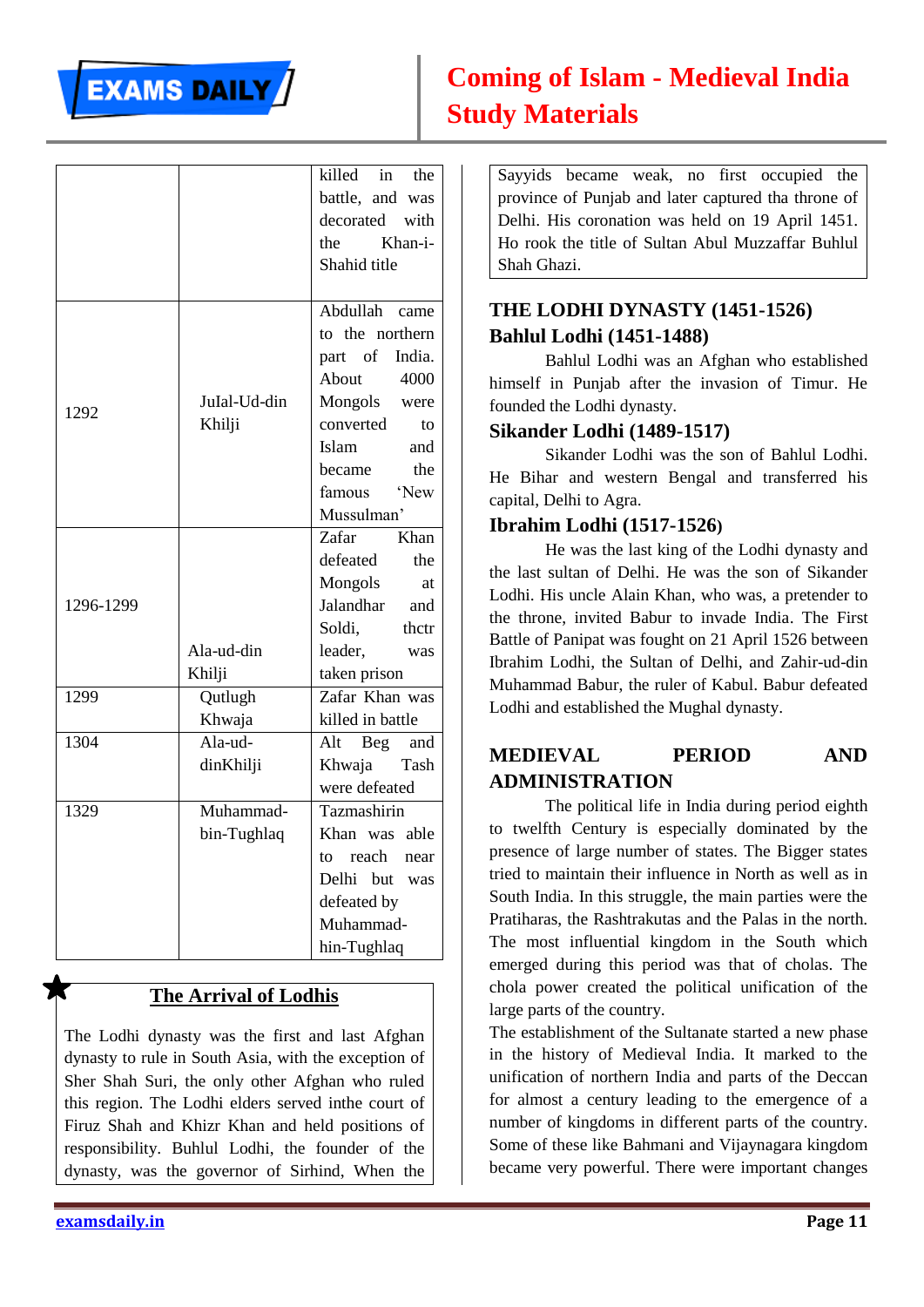

in economic life during this period. New elements of technology were also introduced during this period.

### **Central administration**

The Sultan dominated the central government as he was the legal head of the state and acted as the chief executive and the highest court of appeal. The Sultan was assisted by a number of ministers like Wazir, Ariz I mamalik, diwan-i-insha and the diwan-irisalat. After sometime, naib-ul-mulk or malik naib came into existence. During the time of Ala-ud-din khalji, diwan-i-risalat dept was taken out of the hand of the Sadr and renamed di-wan-i- riyasat. Barid-imamalik, Vakil-i-dar, amir-i-barbak, amir-i-majlis amit-i-shikar, kotwal etc. were other important officials of the time.

#### **Locar Administration**

Lodal administration was vague and undefined and based on traditional system. The Provinces were divided into six parts hended by Shiqdars (Police chief) with main functions to maintain law and order and protect people against oppression of zamindars, and had to perform military obligation. The Shiqs (Police regions) were further divided into parganas and had different officials.

- 1. Amil Collected land revenues and other taxes.
- 2. Hazamdars Treasurer.
- 3. Qazi Civil officials.
- 4. Shiqdar Criminal official.
- 5. Kotwal Polic head under Shiqdar.

6.Fauzdar Military official in charge of fort along with their adjoining territories.

7. Amin Measure land.

8. Qanungo Maintained previous records of produce and assessment.

9. Patwari Village Record Keeper.

At Panchayut level, khuts, muqaddam, Chaudhary collected taxes and in lieu of their services, they were excempted from the taxes.

#### **DECLINE OF DELHI SULTANATE**

The main causes of the downfall of the Delhi Sultanate were: (i) despotic and military type of governments that did not win the confidence of the people; (ii)

degeneration of the Delhi sultans; (iii) The Sultanate became too vast and could not be controlled effectively; (iv) financial instability; and (v) the number of slaves increased to1,80,000 in Firoz Shah's time, which was a burden on the treusury.

### **RELIGION IN MEDIEVAL INDIA**

Muslim invasions brought Islam to India, which led to a conflict between Hinduism and Islam, This resulted in the development of two popular movements during the period: (i) the Sufi movement and (ii) the Bhakti movement.

#### **Sufi Movement**

The Sufi doctrine was based on union with God, which can be achieved through love of God, prayers, fasts and rituals, regardless of whether the devotee is Hindu or Muslim. The Sufis formed orders under a Pir or Sheikh, Sufi, a Persian word, devotes wandering Muslim preachers or saints who wear long woollen robes and are pure in their conduct. However, it also means the religious and philosophical preaching of Islam. Sufism is a Muslim devotional movement that parallels the Bhakti movement, a Hindu devotional movement. However, Sufism separated itself from Islamic fundamentalism, which prohibits music and dance. The Sufis preached religious brotherhood., and toleration beyond the borders of (slam and danced and sang devotional songs praising God. Instrumental music and universal religious brotherhood this cult. It emphasised on the spiritual experience and was not bound by the principles of the Holy Quran and the Shariat (Muslim code of conduct laid down by Prophet Muhammad). There are a number of Sufi sects, the most popular among them are the−Chistis, Kalanandaris, Khadrisas, Nakshabandis, Shustris, Sohravardis and Yazdanis. The famous Sufi saints are Sheikh Shah Waliullah (Delhi), Sheikh,Moinuddin Chisti (Ajmer), Sheikh Shihabuddin Suhrawardi (Agra), Salim Chisti (Fatehpur Sikri), Sheikh Bahauddin (Multan), Sheikh Farid Yazadani (Delhi), Sheikh Nizammuddin Aulia (Delhi), and Shaikh Mirmiyam (Lahore).

# **Bhakti Movement**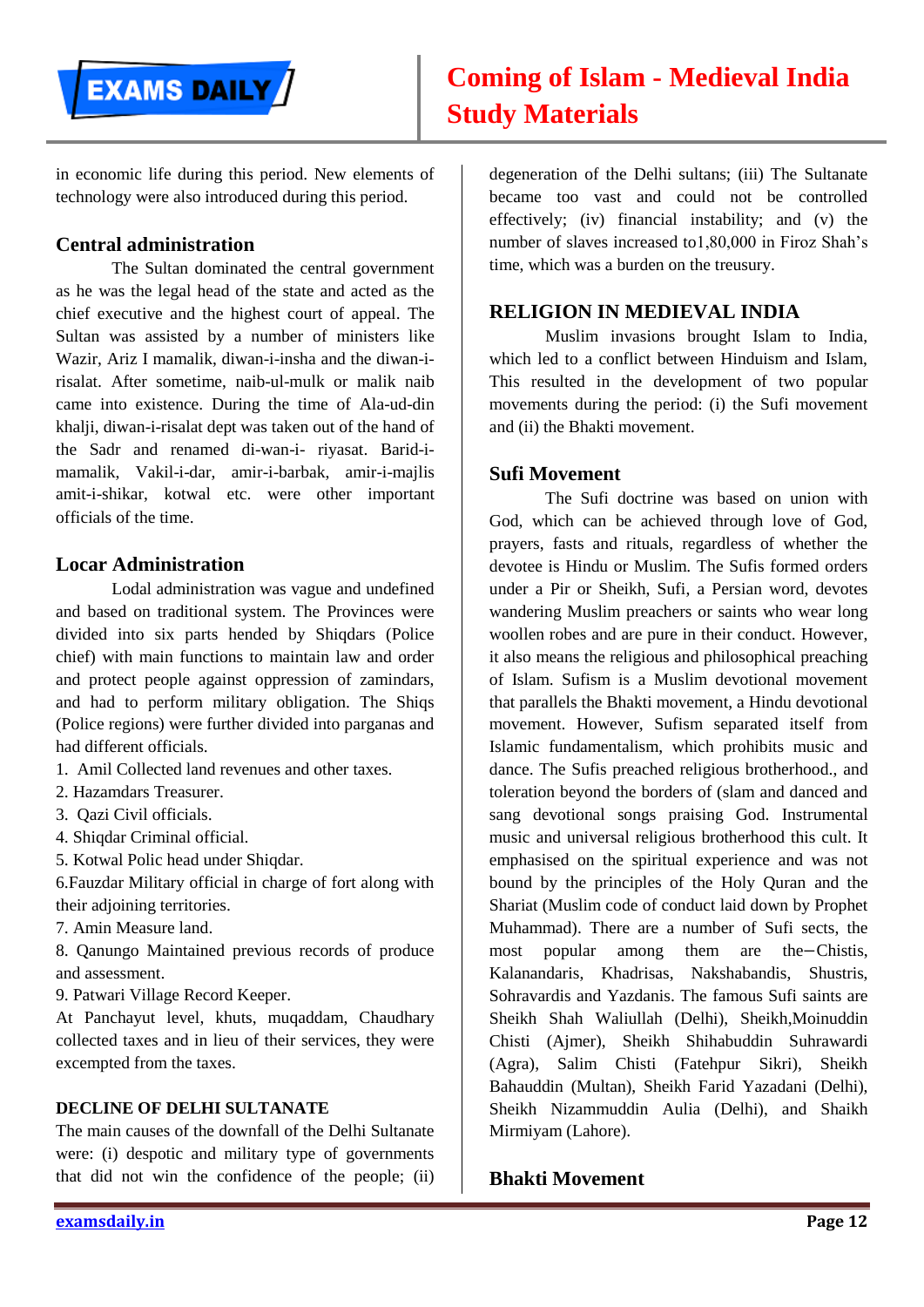

The Bhakti movement was based on the doctrine that the relationship between God and man is through love and worship rather than through performing any rituals or religious ceremonies. Some of the notable bhakti saints are Mahatama Kabir, Guru Nanak Dev, Chaitanya and Meera Bai.

#### **MAHATMA KABIR (1440-1518)**

Sant Kabir is considered to be nominally a Muslim, although his thoughts were Hindu. There is no concrete knowledge of his past, but he is said to have born of a Hindu widow who left him near a pond as a toddler. He was found and brought up by a Muslim weaver, Meru and his wife Nima, in a liberal environment where he came in contact with both Muslim and Hindu religions. In his early years he became a disciple of Ramananda at Banaras) and followed the Bhakli Marga (path of devotion). Later, he followed Shankracharya's Jnana Margo (path of knowledge). He criticised both Hindu and Muslim ideas of God and tried to equate them by stressing that both religions are identical. He preached of humanity and equality, of the Quran and Puranas, Ram and Rahim, Krishna and Karim. He expressed his ideas in dohas or poetic couplets.

#### **GURU NANAK DEV (1469-1539)**

Sikh history begins with, Guru Nanak, who founded the religion. Western historians have found it difficult to put together most of his life history but in Sikh history, his life is recorded in the janam sakhis which record the various, events., of Nanak's life and his sayings, in the form of small stories. Western historians discount the janam sakims as unreliable historical evidence, but Sikh historians argue that the stories are both historically reliable and central to the understanding of Sikhism. However, both Western and Sikh historians agree on a number of events as central to Guru Nanak's life, vision and mission. Bom in 1469. Nanak became an accountant to the Muslim governor of Sultanpur. During this time, he had a vision of God and the presence of God in the human soul. His vision of God demanded that he teaches people about the true nature of God anti the presence of God in humanity. Guru Nanak then began to journey around the country,

with this objective and it is these journeys that make up the janam sakhis. Eventually he established a village in Punjab, called Kartarpur, for all his followers to live in. Throughout his life, he seems to have been : deeply hostile to the Mughal administration. He referred to Babur the conqueror as 'the Messenger of Death', and was profoundly troubled by the number of deaths the Mughal conquest was built on.

He described God without any reference to Hindus or Muslims. He wanted his followers to eat together in a common kitchen called a langar, without consideration of any caste or religion and he called their community Khalsa. He expressed his ideas in the form of verses in his book Adi Granth. These verses make up the central teachings of the Sikh sacred scriptures called the Adi Granth. The core teaching of Sikhism is one truth: God is one God and is behind, and present in, all of creation, particularly in each human soul. God can be directly comprehended by an individual by examining his or her soul; this examination is carried out by meditating on the name of God. There is no need for intermediaries such as rituals, priests, fasting, churches, mosques or anything else. All other Gods are human particularisations of the one God, that is, they particularise one aspect of God. So, all religions are both legitimate and illegitimate. Perhaps the most radical of Guru Nanak's teachings was the rejection of caste or class. As all human beings contain God within themselves, social distinction and inequality are the externalisation of humanity's sinfulness. The ideal community is one in which no social distinctions are in place. The early history of Sikhism under Guru Nanak and the first four Gurus is largely an attampte to build a class and free society.

The Guru is one of the principal concept of Sikhism, and before his death, Guru Nanak appointed his successor Guru Angad Dev as his successor. Guru Anged Dev invented the present from of Guru Mukhi Script. He was followed by nine more Gurus; the tenth and last declared the office to be discontinued and there has been no Guru since. While Guru Nanak established the central teachings of Sikhism, each Guru who followed added significantly to the religion (which was one aspect of the office of Guru). The figure of the Guru gave Sikhis a stable continuity from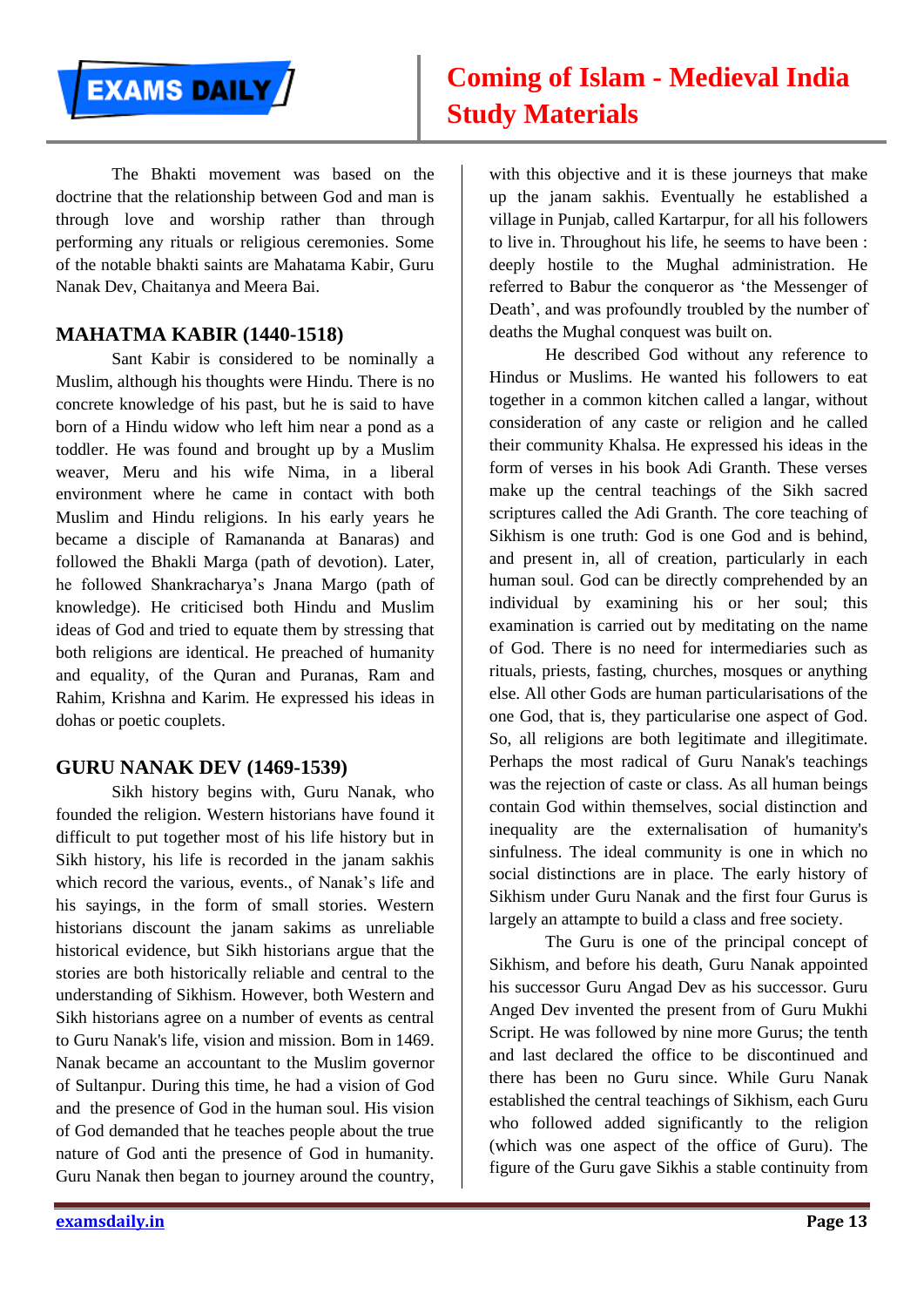

its earliest and most volatile period; it also made it adaptable to changing situations.

The figure of the Guru, who had the same authority as the founding Guru, allowed the religion to change and adapt to a growing community and to the growing hostility from the Mughal emperors. The Khalsa emerged as a strong military group under Guru Gobind Singh (the tenth Guru) and distinguished themselves from other people by five Ks, viz., (i) Kesha (hair), (ii) Kanga (comb), (in) Kara (iron bracelet), (iv) Kirpan (holy dagger), and (v) Kacnchha (garment). Guru Gobind Singh named the Granth Sahib as the everlasting Guru of the Sikhs.

**CHAITANYA (1485-1533)** Chaitanya was born in Nadiya (Nava island in Bengal) to Jagannath Mishra" and Shachidevi. During his early years he became well versed with many dharma shashtras and opened a school in his native village to teach the Vedas. His early name was Vishvambhara and his life changed after he was exposed to the teachings of Eshwari Puri in Gaya. He left his home and closed his school to become a wandering preacher who adopted a unique form of worshipping/and praising Lord Krishna, through song and dance. He became very popular in the north and in Orissa and Other southern regions such as Tirupati, Kanchi, Srirangam, Gokama and udupi. His most inspired follower was Vasudeva Bhadracharya who helped him to become popular in Orissa.

**MEERA BAI (1503-1570)** She was born to Rana Ratan Simha in Medta (Rajasthan) in 1503 but was brought up by Tatarao Daudgi after Rana Ratan Simha was killed during a battle with Babur. During her early years she was influenced by Vaishnavism and truth for love. At a very young age she became an ardent devotee of Lord Krishna and she continued to devote much of her time worshipping Lord Krishna's idols even after her marriage to Bhojaraja Sangrama Simha (son of Maharana Sangha). After the death of Bhojaraja, she devoted her life entirely to the services of Lord Krishna, She discarded all her wordly ties and surrendered herself completely to God. She occupies a high place in the history of Indian religious thought and is considered to be one of the founders of the

Bhakti Cult. Mera Bai wrote many books; among them Geet Govind ki Teeka, Raag Govind and Phutik. Alpaada manifest her single minded demotion. She has been immortalised by her compositions, which are popular even today.

#### **Sikhism**

Trie Sikhs are one of the most prosperous and politically important religious minorities in India. The religion itself is of comparatively recent origin —it dates to the time of Bobur— but the history of its community—called Panth. or 'Path' by the faithful—is a deeply rooted aspect of Sikh life. Since its inception, the Sikh community has played a major role in Indian history. The Mughals understood that Sikhism was a separatist movement as by the eighteenth' century, the Sikhs had established a separate kingdom with its capital in Lahore. The Sikhs were a major force in the British Allied army as the British gradually annexed the whole of India in the 1850s. After Idian independence, the Sikh community, half of which had to flee Muslim Pakistan after the partition, became economically and politically the most significant and successful minority community in India. The Sikhs are unique as a religious movement. Founded in the deepest spirituality and mysticism, they are a radically egalitarian group rooted deeply in their sense of community, called 'brotherhood' (khalsa), and history. The khalso is unified by one aspect: all Sikhs are disciples of the founding Gurus of the religion, the word, 'Sikh', means if disciple. However, they are also, a highly militant religion and society; the community has; to be protected with the highest martial vigilance and ability. Since the seventeenth century, Sikh fighters have been, feared throughout India for their ability and sheer courage. The British, who employed them in their army in the nineteenth century, referred to them as; the greatest of the 'martial races'. They are an add mixture; on one hand, Sikhism is one of the most deeply spiritual and; profoundly mystical religions of the world, advocating a social harmony and egalitarianism unrivalled by any other major religion, with the possible exception of Buddhism,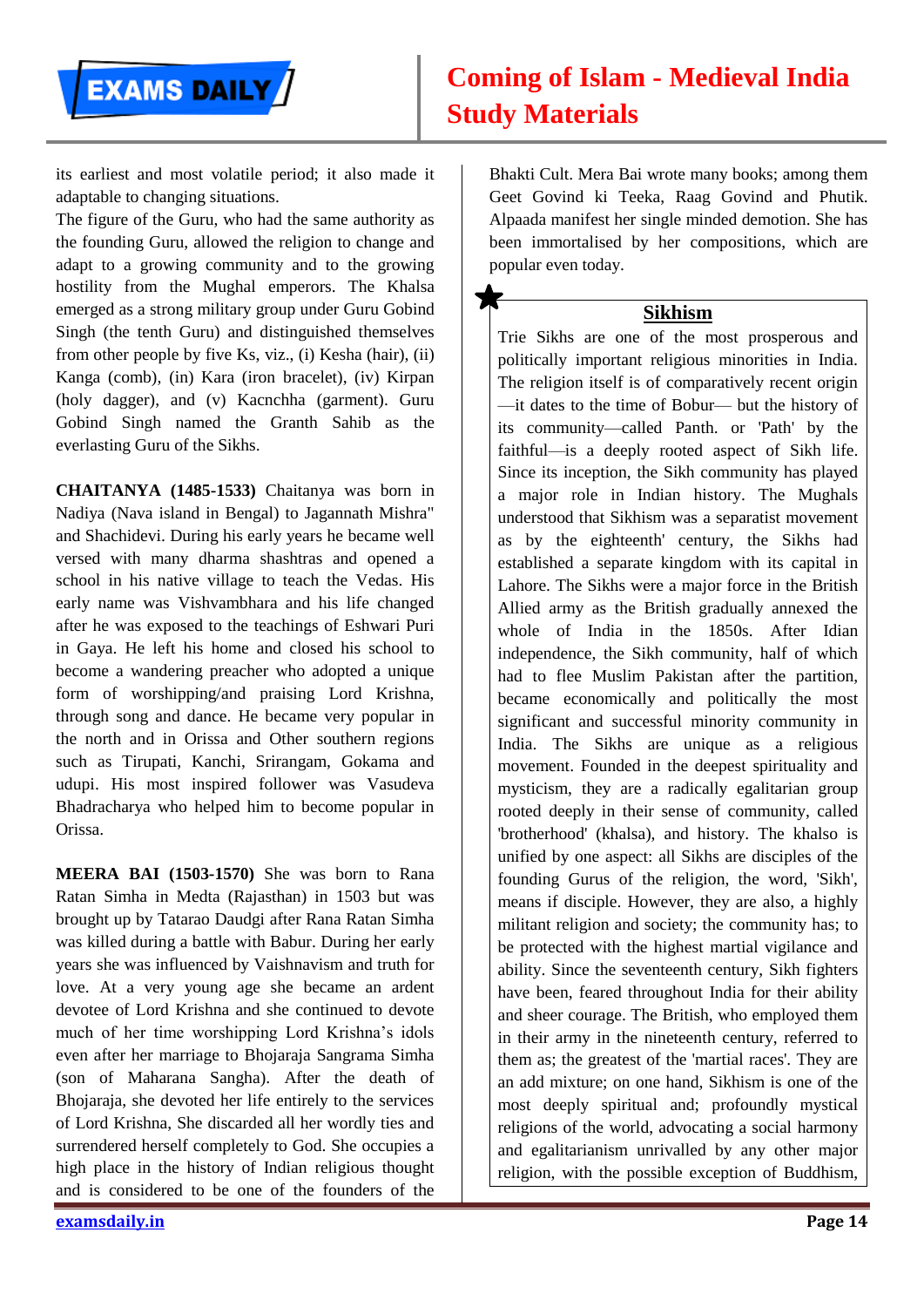

an the other hand, the, Sikh community is a militant, warrior community, willing to fight, sacrifice, or assassinate to protect or further the aspirations of the community.

The core of Guru, Nanak's teachings involve three fundamental doctrines.

- $\div$  **Nam** (The Name) A direct, unmediated experience, of God can be attained by meditating on God's name (Nam); this name, according to Guru Nanak, is ek, or 'one'. Each human being can overcome their sinfulness and achieve a mystical union with God by meditating on this name.
- **Sabad** (The Word) God is revealed through the spoken word (sabad). The spoken word reveals the; nature and name of God as well as the methods by which one can meditate on the name and achieve union with God.
- **Guru** (The Teacher) The Name and the Word are revealed through the Guru; knowledge of both only comes through the Guru. The Sikh concept of the Guru, is different from the Hindu concept, for the Sikh Guru is , synonymous with the Name and the Word.

| <b>Name of Treatise</b> | Author            | <b>Historical Importance</b>                             |
|-------------------------|-------------------|----------------------------------------------------------|
| Tahquq-i-Hind           | Alberuni          | Gives a description about society in India on the eve of |
|                         |                   | Turkish                                                  |
| Tabaqat-i-Nasiri        | Minhaj-us-Siraj   | Gives an account of Iltutmish's reign                    |
| Laila-Majnu             | Amir Khusrao      | Court poet of Ala-ud-din Khilji                          |
| Khazain-ul-Futuh        | Amir Khusrao      | Describes conquests of Ala-ud-din Khiiji                 |
| Tughlaqnama             | Amir Khusrao      | Gives account of Ghiyasuddin s reign                     |
| Nuh-Siphir              | Amir Khusrao      | Poetic description of Ala-ud-din Khilji                  |
| Fatawaha-Jahandari      | Zia-ud-din Barani | Gives an account of the Tughlaq dynasty                  |
| Tarikha-Firoz Shah      | Zia-ud-din Barani | Gives an account of Firoz Shah's reign                   |
| Fatwah-i-Firoz          | Firoz Shah        | Gives an account of Firoz Shah s reign                   |
| Kitab-fi-Tahqiq         | Alberuni          | About Indian sciences                                    |
| Qanun-e-Masudi          | Alberuni          | About astronomy                                          |
| Jawahar-fil-Jawahir     | Alberuni          | About mineralogy                                         |
| Qamas                   | Firozabadi        | Arabic words dictionary                                  |
| Taj-ul-Maathir          | Hassan Nizami     | History of Ilbaris, the slave dyhasty                    |
| <b>Chach Namah</b>      | Abu Bakr          | History of the Sindh region                              |

#### **TABLE 2.2 Important Treatises and Literary Works during Medieval Period**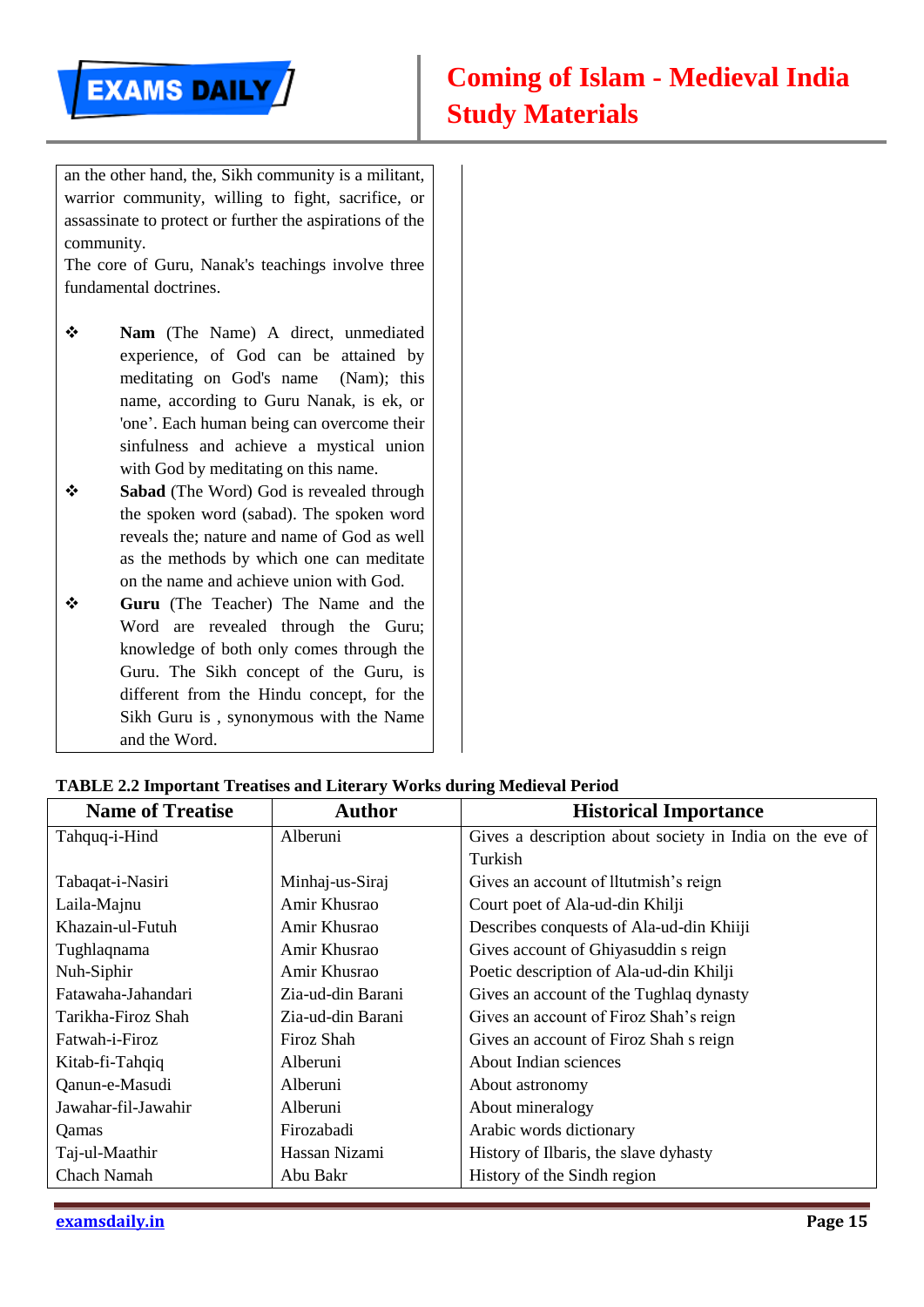

# **Coming of Islam - Medieval India Study Materials**

| Lubab-ul-Alab                                                                                 | <b>Bhukhari</b>     | Persian anthology                                      |  |
|-----------------------------------------------------------------------------------------------|---------------------|--------------------------------------------------------|--|
| Khamsah                                                                                       | Amir Khusro         | Literature and poems                                   |  |
| <b>Shah Namah</b>                                                                             | Firdausi            | About Mahmud Ghazni's reign                            |  |
| Kitab-ul-Rahla                                                                                | Ibn Battutah        | A travelogue with stories                              |  |
| Miftah-ul-Futuh                                                                               | Amir Khusrau        | Jalal-ud-din's conquest and life                       |  |
| Multa-ul-Anwar                                                                                | AmirKhusrau         | Literarymasterpiece                                    |  |
| Ayina-i-Sikandari                                                                             | Amir Khusrau        | Literary masterpiece                                   |  |
| Hasht Bihisht                                                                                 | Amir Khusrau        | Literary masterpiece                                   |  |
| Shirin Khusrau                                                                                | Amir Khusrau        | Literary masterpiece                                   |  |
| Tarik-i-Firoz Shahi                                                                           | Shams-i-Shiraj Afif | <b>History of Tughlaqs</b>                             |  |
| Futuh-us-Salatin                                                                              | Isami               | About the Bahmani kingdom                              |  |
|                                                                                               |                     | relating to income and expenditures. He had the        |  |
|                                                                                               |                     | power to appoint the revenue officials, organise       |  |
| <b>Igta System</b>                                                                            |                     | and collect revenue, and control the state             |  |
| Iqta wos territorial assignment and its holder                                                |                     | expenditure. His department was known as the           |  |
| was designated Muqti. The Muqti had the right                                                 |                     | Diwani-Wazir.                                          |  |
| to collect and appropriate taxes, especially land                                             |                     | Musharraf-i-Mumalik This post was equal to             |  |
| revenue. In return, the Muqli was supposed to                                                 |                     | the present-day Auditor General. This office was       |  |
| maintain troops and furnish them at call to the                                               |                     | used to maintain the accounts of the state.            |  |
| Sultan of Delhi Sultanate.                                                                    |                     | Mustauf-i-Mumalik This post was equal to the           |  |
|                                                                                               |                     | present-day Auditor General.<br>The<br>duties          |  |
| <b>Administration under the Sultans of</b>                                                    |                     | involved auditing the accounts.                        |  |
| <b>Delhi</b>                                                                                  |                     | Sadr-us-Sadar The appointee was also known             |  |
|                                                                                               |                     | as Qazi-i-Mumalik. His role was to deal with           |  |
| Though five dynasties ruled during the era that                                               |                     | religious affairs and immunities to scholars and       |  |
| is considered as the: Sultanate Period, yet the                                               |                     | men of piety.                                          |  |
| administrative set up during these 320 years wos                                              |                     | Munshi-i-Mumalik This post dealt with the              |  |
| very similar. In the central administrative system                                            |                     | entire state correspondence.                           |  |
| me following were the key slots:                                                              |                     |                                                        |  |
| <b>Sultan</b> The Sultan was the head of the state.                                           |                     | <b>SOUTHERN DYNASTIES</b>                              |  |
| Though he owed nominal allegiance to the                                                      |                     | The sultans' failure to hold the Deccan and            |  |
| Abbasid Caliphs yet for all practical purposes,                                               |                     | South India securely resulted in the rise of competing |  |
| totally independent.<br>The<br>chief<br>was<br>he                                             |                     | southern dynasties—the Muslim Bahmani Sultanate        |  |
| responsibilities of the Sultan were the protection                                            |                     | and the Hindu Vijayanagar Empire.                      |  |
| of the state, the settlement of disputes, the                                                 |                     |                                                        |  |
|                                                                                               |                     |                                                        |  |
| defence of the red of Islam, the enforcement of                                               |                     |                                                        |  |
|                                                                                               |                     | <b>Judicial System under the Sultans of Delhi</b>      |  |
| laws, the collection of taxes and the welfare of                                              |                     |                                                        |  |
| people. The nobility, civil services and ulema                                                |                     | The Sultan would sit at least twice o week to hear the |  |
| supported the Sultan. In most cases, a predecess                                              |                     | complaints; against the officials of the state. The    |  |
| either nominated the Sultan, or he had to fight a                                             |                     | Qazi-bMumalik used to sit with the Sultan to give      |  |
| war succession.                                                                               |                     | him legal advice. Decisions were made according to     |  |
| Wazir The most important post next to the                                                     |                     | the Shariah. Cases of non-Muslims were decided         |  |
| Sultan was that<br>of the Prime Minister, or the                                              |                     | according to their particular religious laws.          |  |
| 'Wazir ; He was in charge of the entire fiscal<br>administration of the realm and all matters |                     | <b>Revenue System under the Sultan of Delhi</b>        |  |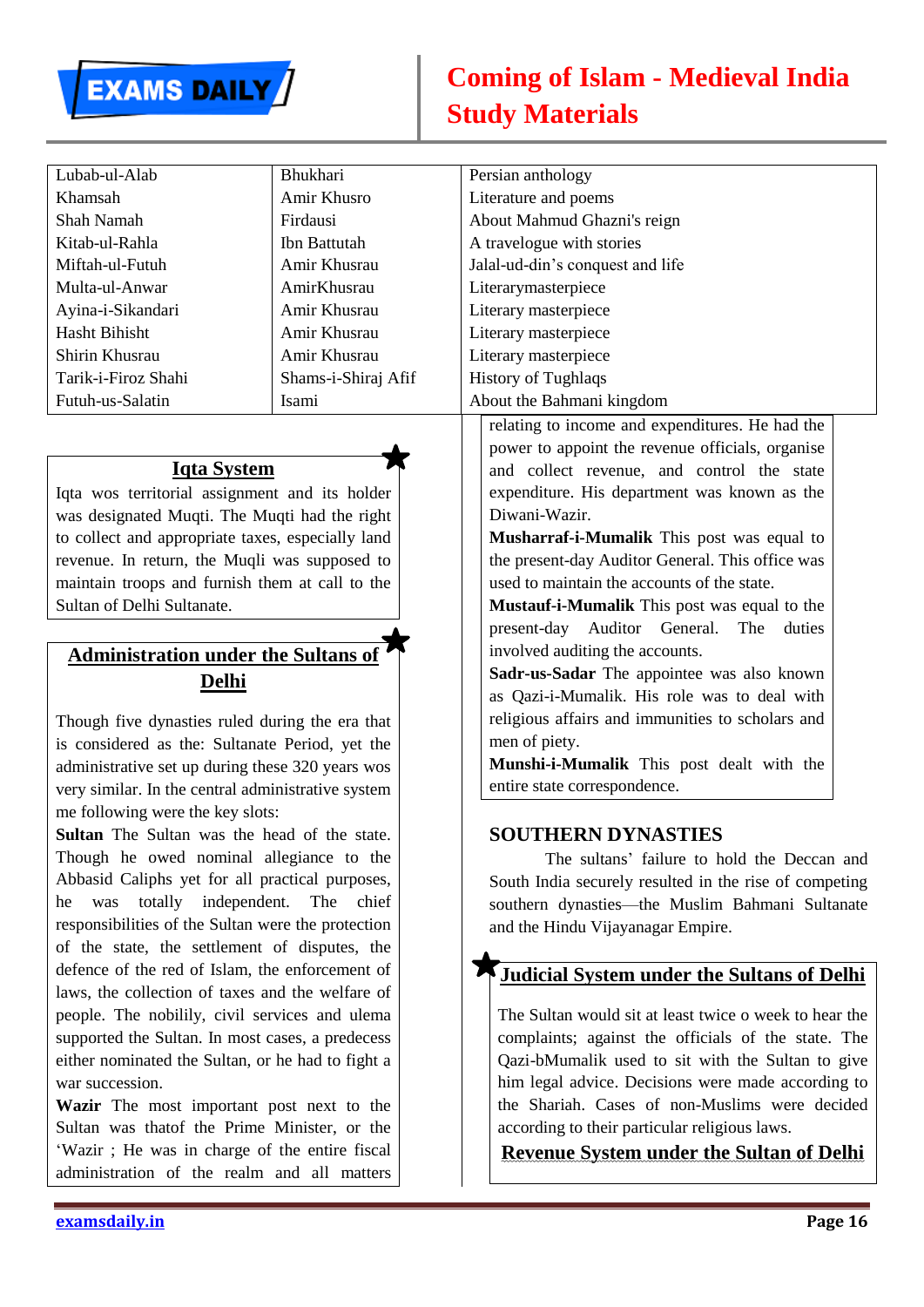

The revenue structure of the empire followed the Islamic traditions inherited from the Ghaznavids. Only in he details of agrarian administration, it was modified in accordance with local needs and practices. The state depended do agricultural produce. Three methods of assessment were sharing, appraisement and measurement. The first was simple crop division; the second was appraisal of the quantity orvalue of the state demand on the value of probable crop yield and the third was the fixation of fhe demand on the basis of actual measurement of land. Revenue was takenand people in the form of cash, or kind. Jazia tax was impassed on non-Muslims. Women, children, old, mentally and physically disabled people, monks, and priests were exempt from Jazia.

#### **Army System under the Sultans of Delhi**

The army was administered by the Ariz-Mumalik whose daily was to provide horses and rations the soldiers. His office maintained the descriptive roll of each soldier. Hewas to assign different tasks to the soldiers and also was responsible for the transfer of military personnel. Even officers of the court who held military ranks received salaries from his office. He was Collector General of the army. He exercised great inffuence on the state.

# **The Bahmani Sultanate (1347-1527)**

Zafar Khan, a former provincial governor under the Tughlaqs, revolted against his Turkish overlord and proclaimed himself sultan, taking the title Alu-ud-din Bahman Shah in 1347. The Bahmani Sultanate, located in the northern Deccan, lasted for almost two centuries until it fragmented into five smaller states in 1527. The Bahmani Sultanate adopted the patterns established by the Delhi overlords in tax collection and administration, but its downfall was caused in large measure by the competition and hatred between the cleccahi (domiciled Muslim immigrants and local converts) add theparadesi (foreigners or officials in temporary service). The Bahmani Sultanate initiated a process of cultural syhthesis, which is visible in Hyderabad, where cultural flowering is still expressed in vigorous schools of deccani architecture and painting.

# **The Vijaynagar Kingdom (1336-1646)**

Founded in 1336, the empire of Vijayanagar (named after its capital Vijayanagar, 'City of Victory', in Karnataka) expanded rapidly towards Madurai in the south and Goa in the west and exerted intermittent control over the east coast and the extreme south-west. Vijayanagar rulers closely followed Chola precedents, especially in collecting agricultural and trade revenues, in giving encouragement to commercial guilds and in honouring temples with lavish endowments. Added revenue needed for waging war against the Bahmani sultans was raised by introducing; a set of taxes on commercial enterprises, professions and industries. Political rivalry between the Bahmani and the Vijayanagar rulers involved control over the Krishna-Tunghabadhra river basin, which shifted hands depending on whose military was superior at any given time. The Vijayanagar rulers' capacity for gaining victory over their enemies was contingent on ensuring a constant supply of horses—initially through Arab traders but later through the Portuguese—and maintaining internal roads and communication networks. Merchant guilds enjoyed a wide sphere of operation and were able to offset the power of landlords and brahmins in court politics. Commerce and shipping eventually passed largely into the hands of foreigners, and special facilities and tax concessions were provided for them by the ruler. Arabs and Portuguese competed for influence and control of the west coast ports, and in 1510, Goa passed into Portuguese possession.

The city of Vijayanagar itself contained numerous temples with rich ornamentation, especially the gateways, and a cluster of shrines for the deities. Most prominent among the temples was the one dedicated to Virupaksha, a manifestation of Shiva, the patron deity of the Vijayanagar rulers. Temples continued to be the nuclei of diverse cultural and intellectual activities, but these activities were based more on tradition than on contemporary political realties. (The first Vijayanagar ruler, Harihara I was a Hindu who converted to Islam and then reconverted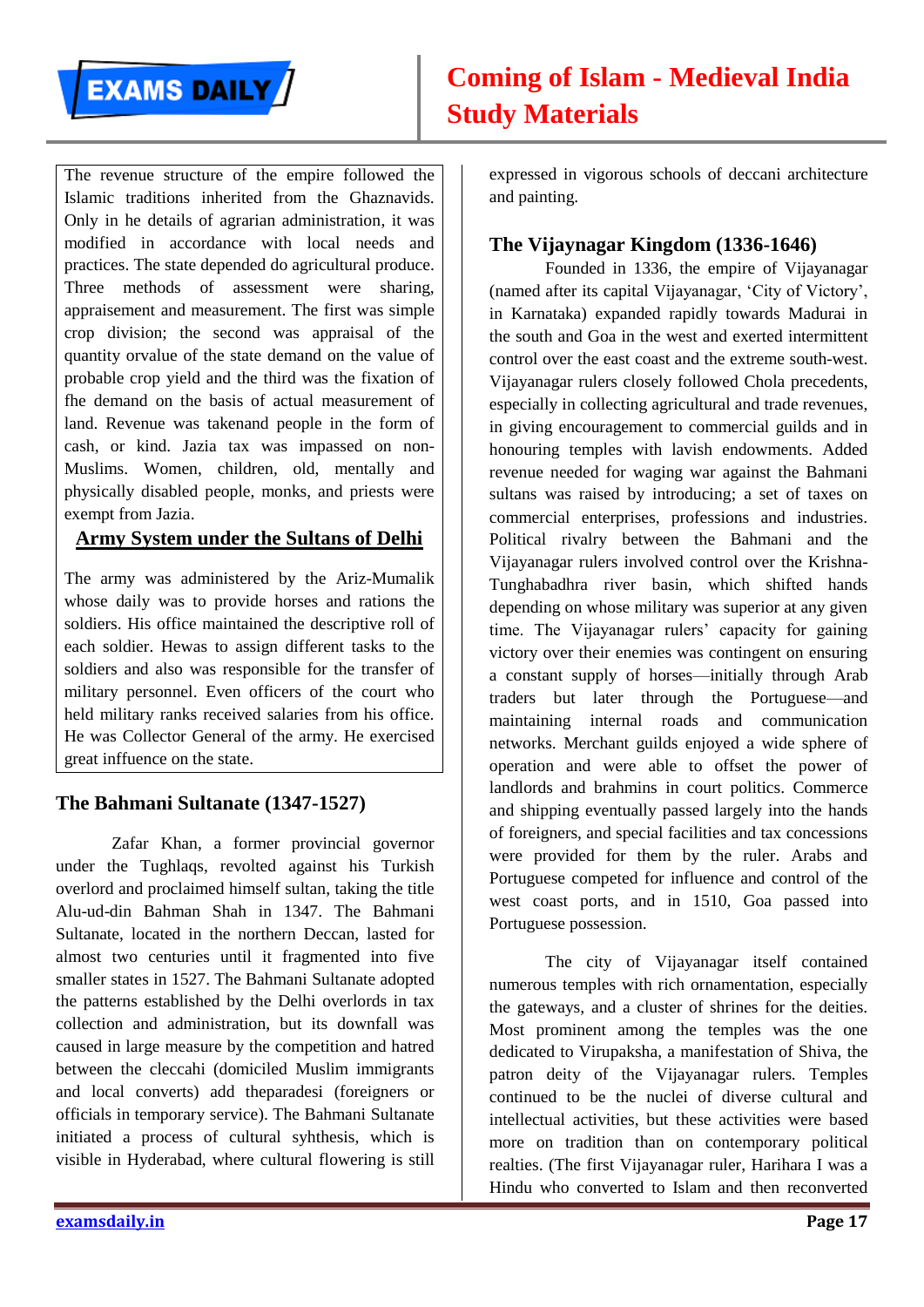

back to Hinduism for political expediency.) The important temples of Vijaynagar style are Vithalswami and Hazara temples at Hampi. It was the Vijaynagar rulers who initiated the practice of inscribing the stories of Ramayana and Mahabharata on the walls of these temples. The temples sponsored no intellectual exchange with Islamic theologians because Muslims were generally assigned to an 'impure" status and were thus excluded from entering temples. When the five rulers of the Bahmani Sultanate combined their forces and attacked Vijayanagar in 1565, the empire crumbled at the Battle of Talikota.

#### **INDO-ISLAMIC ARCHITECTURE**

The establishment of the Delhi sultanate marked a new phase in the cultural development of the country. When the Turks came to India, they not only had a well-defined faith in Islam to which they were deeply attached but also had definite ideas of government, arts, architecture and so on. The interaction of Turks with Indians resulted in the evolution of a rich Indo-Islamic architectural style.

The architectural device generally used by the Indians consisted of putting one stone over another, narrowing,the gap till it could be covered by a stone or by putting a beam over a slab of stones which is known as the method. The Turks introduced the arch and in architectural formations. The use of arch a number of advantages. The dome provided a pleasing skyline. The arch and dome dispensed with the need for a larger number of pillars to support and enabled thc construction of large halls with a clear view. Such places of assembly were useful in mosques as well as in palaces. The arch and dome needed strong cement, otherwise the stones could not be held in place. The Turks used fine quality mortar in their buildings.



LINTEL BEAM Method (Traditional Indian Method)



Dome method (sq. inches across the carners of four walls)

FIG. 2.4 Evolution of Indo-Islamic Architecture

The Turks abstained from representation of human and animal figures in the buildings. Instead, they used geometrical and floral designs, combining them with panels of inscriptions containing verses from the Quran. Thus, the Arubic script itself became a work of art. The combination of these decorative devices were called arabesque. They also freely borrowed Hindu motifs such as the bell motif, lotus and so on. The skill of the Indian stone-cutters was fully used. They also added colour to their buildings by using red sand stone, yellow sandstone and marble.

When the Turks came to India they first convened temples and other existing buildings into mosques. Examples of this are the Quwwat-ul-Islam mosque near Qutub Minar in Delhi (which had originally been a Jaina temple, theq convened into a Vishnu temple by some Hindus, and filially into the mosque by the Turks) and a building at Ajmer called Arhai Din Ka Jhonpra (which had been a monastery). The only new construction in the mosque in Delhi was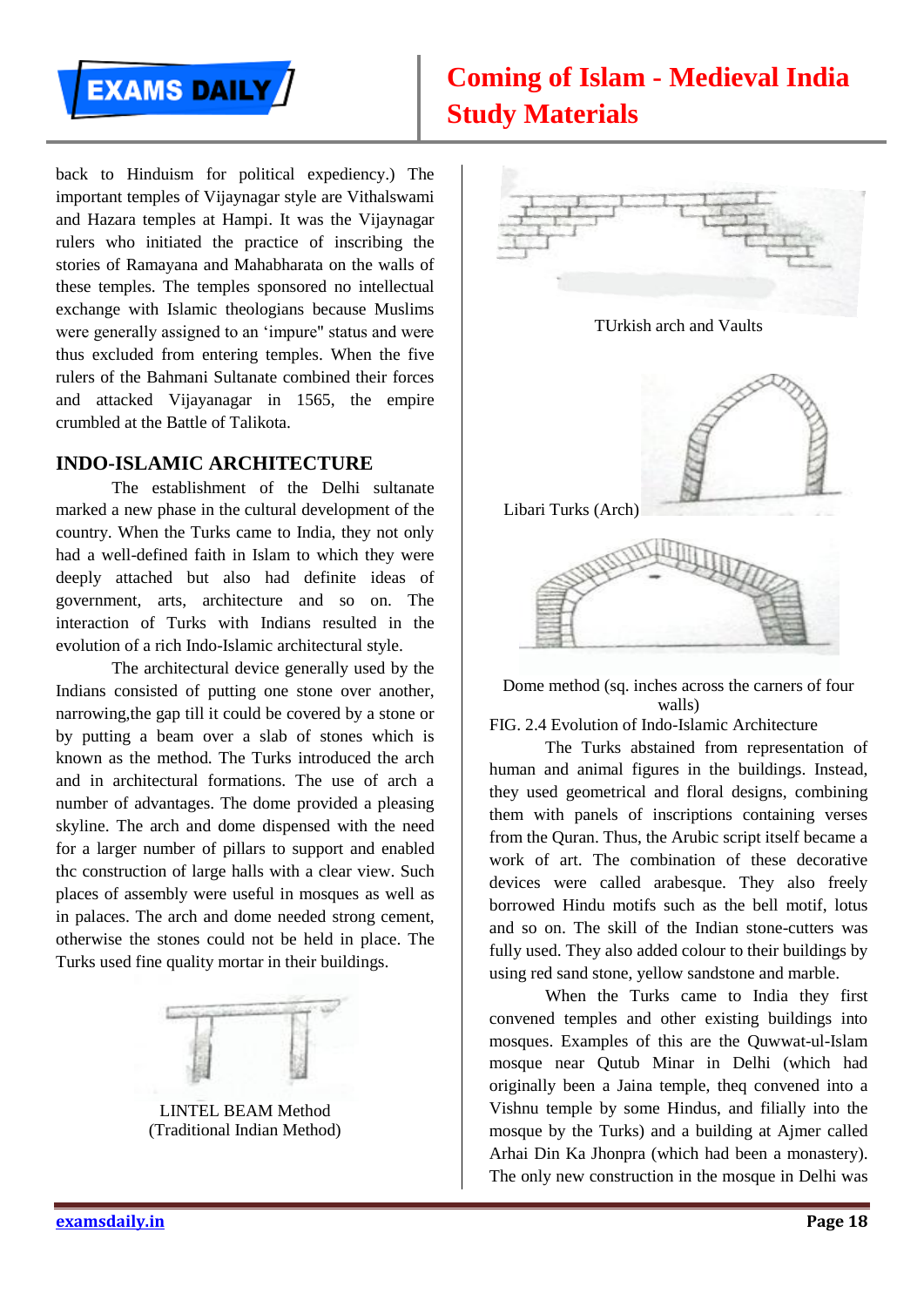

a facade of three elabbratefy carved arches in front of the deity room which was demolished.

The most magnificent building constructed by the Turks (foundedby Aibak and completed by Iltutmish) in the thirteenth century was Qutub Minar at Delhi. The tower standing at 72.5 m was dedicated to the Sufi saint, Qutub-ud-din Bakhtiyar Kaki. Although traditions of building towers are to be found both in India and West Asia, the Qutub Minar is unique in many ways. It derives its effect mainly from the skilful manner in which the balconies have been projected yet linked with the main tower, the use of red and while sandstone and marble in panels and in the top stages, and the ribbed effect. Ala-ud-din built his capital at Siri, a few kilometres away from the site around the Qutub, but hardly anything of this city survives now. Ala-ud-din planned a tower twice the height of the Qutub, but did not live to complete it. But he added an entrance door to the Qutub, called the Alai Darwaza. It has arches of very pleasing proportions. It also contains a dome which, for the first time, was built on correct scientific lines.

The Tughluqs were the next great builders after the Ilbaris or the early Turks. Ghiyas-ud-din and Muhammad Tughluq built a huge palace-cum-fortress complex called Tughluqabad. By blocking the passage of the Yamuna, a huge artificial lake was created around it. The tomb of Ghiyas-ud-din, built by Muhammad Tughluq, marks a new trend in architecture. To have a good skyline, the building was put up on a high platform. Firoz Shah Tughluq built the famous Hauz Khas (a pleasure resort) and the Kotla (fort) at Delhi. The forts of Tughluqs are marked by the sloping walls or the 'batter' which gives the effect of strength and solidarity to the building. However, we do not find any batter in the buildings of Firoz, Second, they made an attempt to combinethe principles of the arch and dome with the slab and beam in their buildings. This is markedly found in the buildings of Firoz, In the Hauz Khas, alternate stories have arches and the lintel and beam. The same is to be found in some buildings of Firoz's Kotla fort. Finally, Tughluqs generally used the cheaper and more easily available greystone and therefore, their buildings have minimum decoration because it was not easy to carve this type of stone.

# **The Sultanate of Delhi (1206-1526) asummary**

Muhammad Ghori's conquests became the nucleus of a new political entity in India—the Sultanate of Delhi—and the beginning of Muslim rule in India. This period can be divided into five distinct periods, viz.

#### **Dynasty Period**

| (i) | The Slave Dynasty | 1206-1290 |
|-----|-------------------|-----------|
|     |                   |           |

(ii) The Khilji Dynasty 1290-1320

(iii) The Tughlaq Dynasty 1320-1414

- (iv) The Sayyid Dynasty 1414-1451
- (v) The Lodhi Dynasty 1451-1526

In the thirteenth century, Shams-ud-din Ietmish or Iltutmish (1211-1236), a former slave-warrior, established a Turkish kingdom in Delhi, which enabled future sultans to push in every direction. Within the next 100 years, the Delhi Sultanate extended its. Way eastwards to Bengal and southwards to the Deccan, while the sultanate itself experienced repeated threns from the north-west and internal revolts from displeased, Independentminded nobles. The sultanate was in cinstant flux as five dynasties rose and fell: Mamluk of Slave (1206- 1290), Khilji (1290-1320}, Tughlaq (1320-1413I, Sayyid: (1414-1451)and Lodhi (1451-1526). The Khilji Dynasty under Ala-ud-din (1296-1315) succeeded in bringing most of South India under its control for a time, although conquered areas broke away quickly. Power in Delhi was often gained by violence— 19 of the 35 sultans were assassinated and was legitimised by reward for tribal loyalty.Factional rivalries and court intrigues were as numerous as they were treacherous; territories controlled by the sultan expandedimd shrank, depending on his personality and I fortunes.

Both the Quran and sharia (Islamic law) provided the basis for enforcing Islamic administration over independent Hindu rulers, but the sultanate only made fitful, progress in the beginning, when many campaigns were undertaken for plunder; and temporary reduction of fortresses. The effective rule of a sultan depended largely on his ability to contral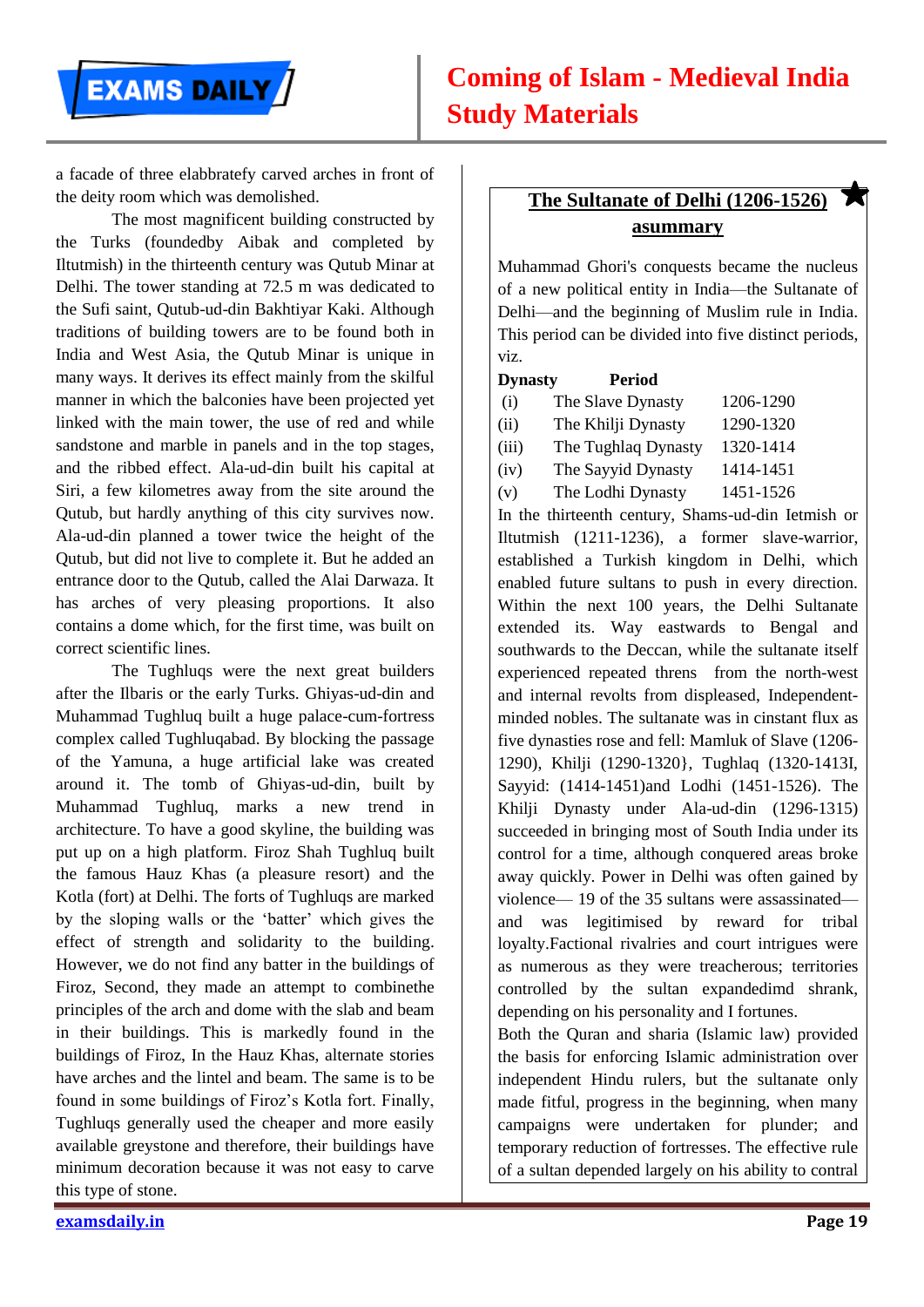

strategic places that dominated the military highways and trade routes, extract the annual land tax, and maintain personal authority over the military and provincial governors. Sultan Ala-ud-din made an attempt to reassess, systematise and unify land revenues and urban taxes and to institute a highly centralised system of administration over his realm, but his efforts were aborted. Although, agriculture in North India improved as a result of new canal construction and irrigation methods, including what came to be known as the Persian wheel, prolonged political instability and parasitic methods of tax collection brutalised the 5 peasantry. Yet trade and a market economy, encouraged by the free-spending habits of the aristocracy, acquired new impetus f both inland and overseas. Experts in metalwork, stonework and textile manufacture responded to the new patronage with enthusiasm.

The Lodhis further developed the tradition of combining many of the new devices brought by Turks with indigenous forms. Both the arch and beam are used in their buildings. Balconies, kiosks and caves of the Rajastharii-Ghjarati style are used. Another device used by the Lodhis, was placing their buildings, especially tombs, on ahigh platform, thus giving the building a feeling of-size as well as providing a better skyline.Some of the tombs are placed in the midst of gardens. The Lodhi garden in Delhi is a fine example of this. Some of the tombs are of octagonal shape. Many of these features were adopted by the Mughals

later on and their culmination is to be found in the Taj Mahal built by Shah Jahan.

# **Babur before the Battle of Panipat**

Zahir-ud-din Muhammad Babur founded the Mughal Empire in India after, defeating Ibrahim. Lodhi in the Battle of Panipat in 1526. At the age of 14, Babur ascended, the throne of the Central Asian kingdom of Ferghana. His, greatest ambition was to rule Samarkand. He fought many battles in the pursuit of this goal; winning and losing his kingdom many times In the process. In 1504, he ventured into what is now, Afghanistan and conquered Kabul. His position in Central Asia was precarious at best. In order to consolidate his rule, he invaded India five times, crossing the River Indus each time. The Mughal age is famous for its, many-faceted cultural developments. The Timurids had a great Cultural tradition behind them. Their ancestral kingdom at, Samarkand was the meeting ground of the cultural traditions of Central and West Asia. The Mughals brought with, them Muslim cultural traditions from Turkcolranian areas, which inspired the growth of the Indo-Muslim culture.

#### **GK Study Materials [PDF Download](https://goo.gl/emKkLo)**

**All subject Study Materials [PDF Download](https://goo.gl/f4VGSW)**

**2018 Current Affairs Download – [PDF Download](http://bit.ly/2MYG7pH)**